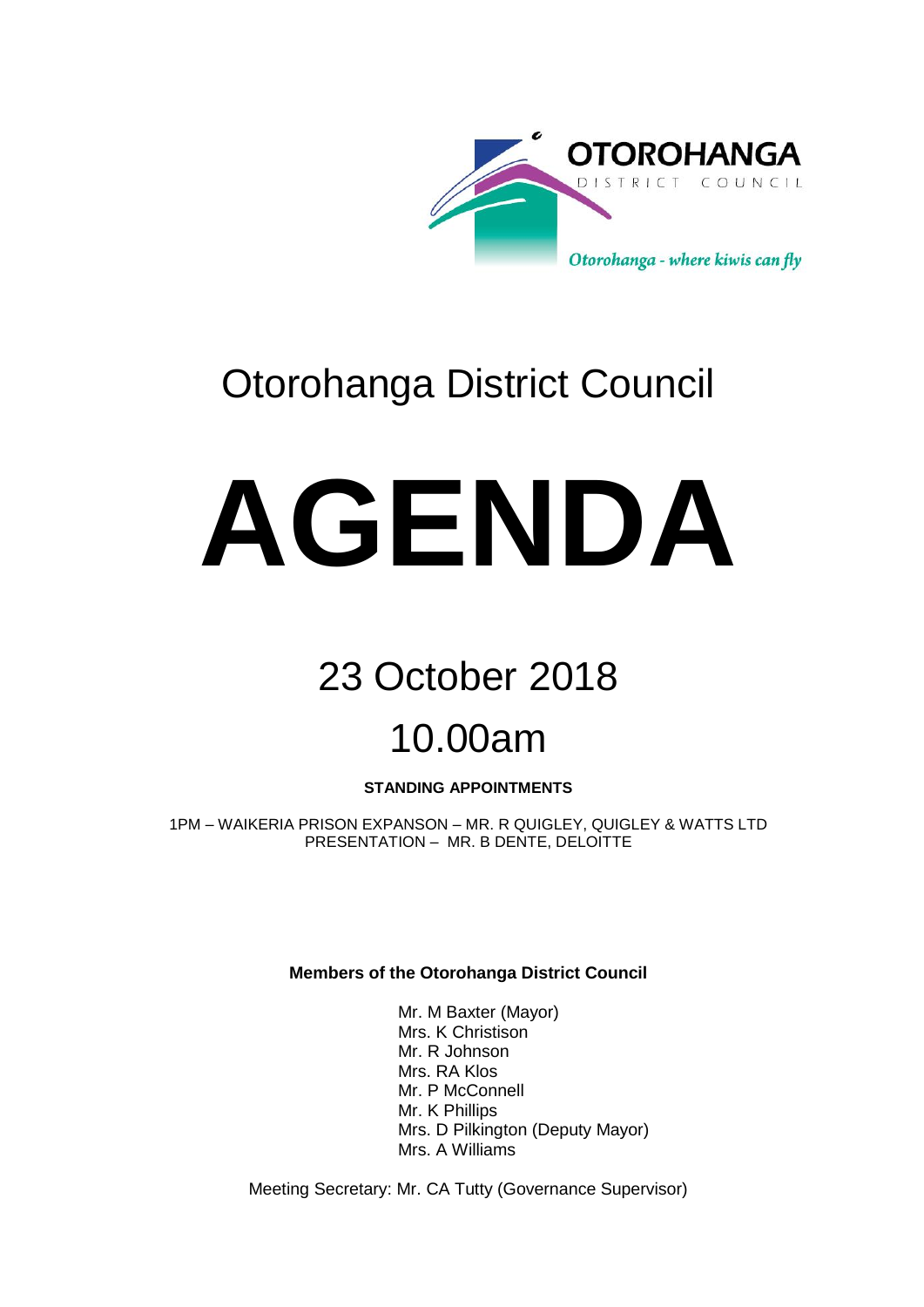#### **OTOROHANGA DISTRICT COUNCIL**

**23 October 2018**

**Notice is hereby given that an Ordinary meeting of the Otorohanga District Council will be held in the Council Chambers, 17 Maniapoto Street, Otorohanga on Tuesday 23 October 2018 commencing at 10am.** 

**15 October 2018**

**DC Clibbery CHIEF EXECUTIVE**

## **AGENDA**

**ORDER OF BUSINESS:**

**ITEM PRECIS PAGE**

**PRESENT**

**IN ATTENDANCE**

**APOLOGIES**

**OPENING PRAYER**

**PUBLIC FORUM (UP TO 30 MINUTES)**

**ITEMS TO BE CONSIDERED IN GENERAL BUSINESS**

**CONFIRMATION OF MINUTES – OTOROHANGA DISTRICT COUNCIL – 18 SEPTEMBER 2018 CONFIRMATION OF MINUTES – OTOROHANGA COMMUNITY BOARD – 6 SEPTEMBER 2018 CONFIRMATION OF MINUTES – KAWHIA COMMUNITY BOARD – 10 AUGUST 2018 MATTERS ARISING**

**DECLARATION OF CONFLICTS OF INTEREST**

| <b>ITEM 298</b> | POTENTIAL USE OF ISLAND RESERVE FOR WORKERS CAMP          | 1  |
|-----------------|-----------------------------------------------------------|----|
| <b>ITEM 299</b> | <b>PLANNING REPORT FOR JULY TO SEPTEMBER 2018</b>         | 3  |
| <b>ITEM 300</b> | <b>BUILDING CONTROL REPORT FOR JULY TO SEPTEMBER 2018</b> | 6  |
| <b>ITEM 301</b> | ANIMAL CONTROL OFFICERS REPORT FOR JULY TO SEPTEMBER 2018 | 9  |
| <b>ITEM 302</b> | <b>CONFIRMATION OF AMENDED TRAFFIC BYLAW</b>              | 10 |
| <b>ITEM 303</b> | <b>HEALTH AND SAFETY REPORT MARCH TO AUGUST 2018</b>      | 12 |
| <b>ITEM 304</b> | <b>LAND TRANSPORT LOCAL SHARE CASH FLOW</b>               | 16 |
| <b>ITEM 305</b> | OTOROHANGA STOPRANK PATHWAY                               | 18 |
| <b>ITEM 306</b> | <b>REVIEW OF ISLAND RESERVE MANAGEMENT</b>                | 22 |
| <b>ITEM 307</b> | <b>ODC MATTERS REFERRED FROM 18 SEPTEMBER 2018</b>        | 26 |
| <b>ITEM 308</b> | <b>RESOLUTION TO EXCLUDE THE PUBLIC</b>                   | 27 |
| <b>ITEM 309</b> | <b>DELOITTE ANNUAL REPORT DISCUSSION</b>                  | 28 |
| <b>ITEM 310</b> | ANNUAL REPORT TO 30 JUNE 2018                             | 29 |
| <b>GENERAL</b>  |                                                           |    |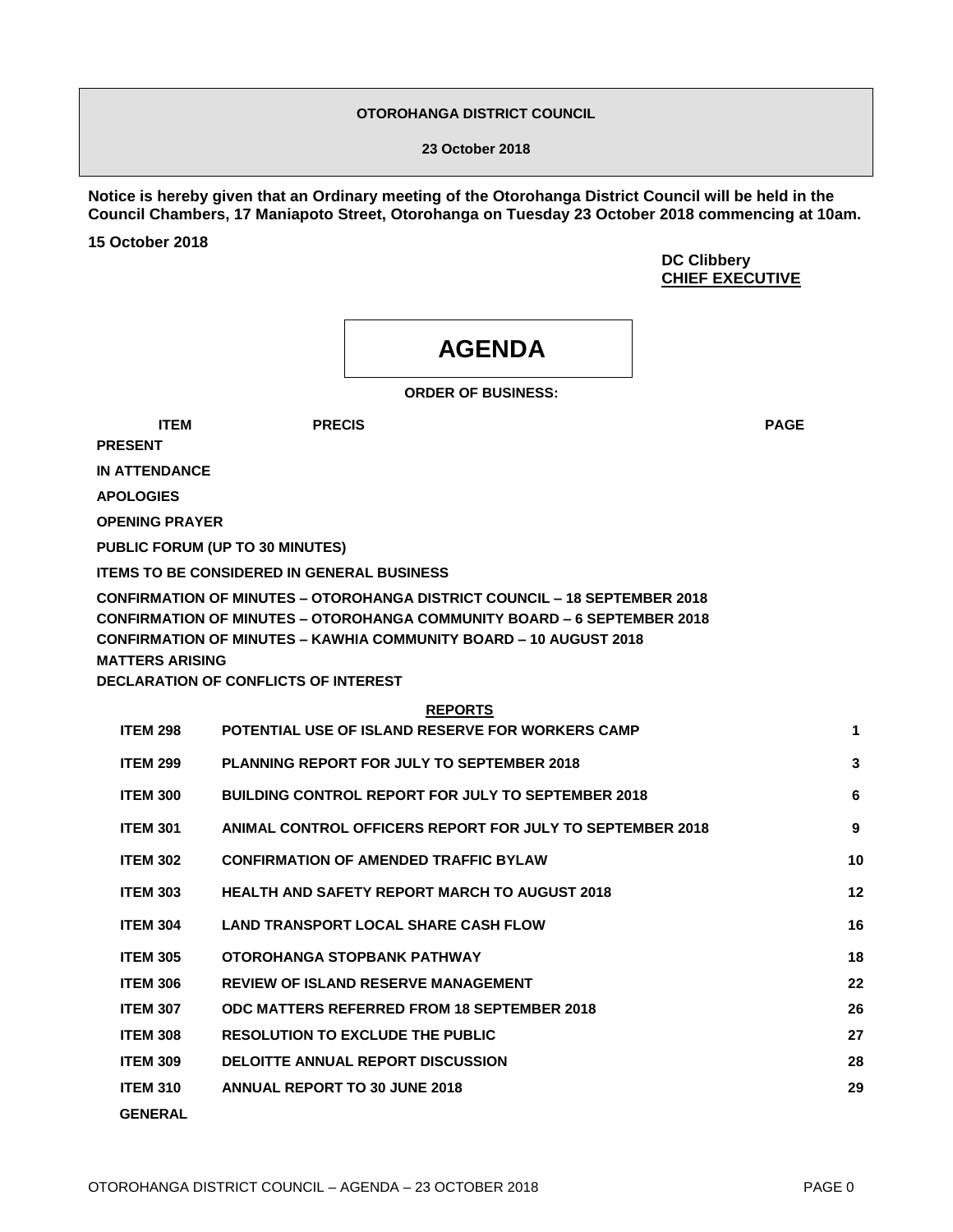| <b>REPORTS</b>  |                                                                    |
|-----------------|--------------------------------------------------------------------|
| <b>ITEM 298</b> | <b>POTENTIAL USE OF ISLAND RESERVE FOR WORKERS CAMP</b>            |
| To:             | <b>Mayor and Councillors</b><br><b>Otorohanga District Council</b> |
| From:           | <b>Chief Executive</b>                                             |
| Date:           | 23 October 2018                                                    |
|                 |                                                                    |

#### **Relevant Community Outcomes**

Promote the local economy and opportunities for sustainable economic development

#### **Executive Summary**

A proposal has been received from CPB contractors for the establishment of a camp for Waikeria Prison development workers at the Island Reserve.

#### **Staff Recommendation**

That Council indicates its support in principle for use of areas within the Island Reserve to potentially accommodate a workers camp for the Waikeria Prison development, operated by CPB Contractors.

Final approval of such use shall only be granted if the necessary resource consents are obtained by CPB.

OR;

That Council does not support the use of areas within the Island Reserve to potentially accommodate a workers camp for the Waikeria Prison development, operated by CPB Contractors.

#### **Report Discussion**

As Councillors are aware a proposal has been received from CPB Contractors to establish a temporary workers camp on an area of Council controlled land at the Island Reserve.

For Council to permit such a camp to be established two things would have to happen:

- a. Council would have to give permission for its land to be used for this purpose; and
- b. CPB have to be successful in obtaining a Resource Consent for Land Use for the camp.

It is believed that these two things should be linked together, and that Council should only consider giving its final permission to use the land if CPB is successful in obtaining the necessary resource consent, and if the information obtained during the process to obtain that consent (which will include consultation with potentially affected parties) supports a view that having the camp at that location is in the best interests of the community as a whole.

It is however also considered desirable that if Council has a fundamental objection to permitting its land to be used for this purpose, that this objection should be clearly stated at an early stage to avoid potentially wasting the time and effort involved in going through the resource consent process.

For this reason the matter was presented to the Otorohanga Community Board at its meeting of 4 October 2018, whereat the Board resolved as follows:

- *1) The Board indicates its support in principle for use of areas within the Island Reserve to potentially accommodate a workers camp for the Waikeria Prison development, operated by CPB Contractors; and*
- *2) CPB's obtaining of an appropriate resource consent would be a necessary precondition for any final approval of the use of the Council land.*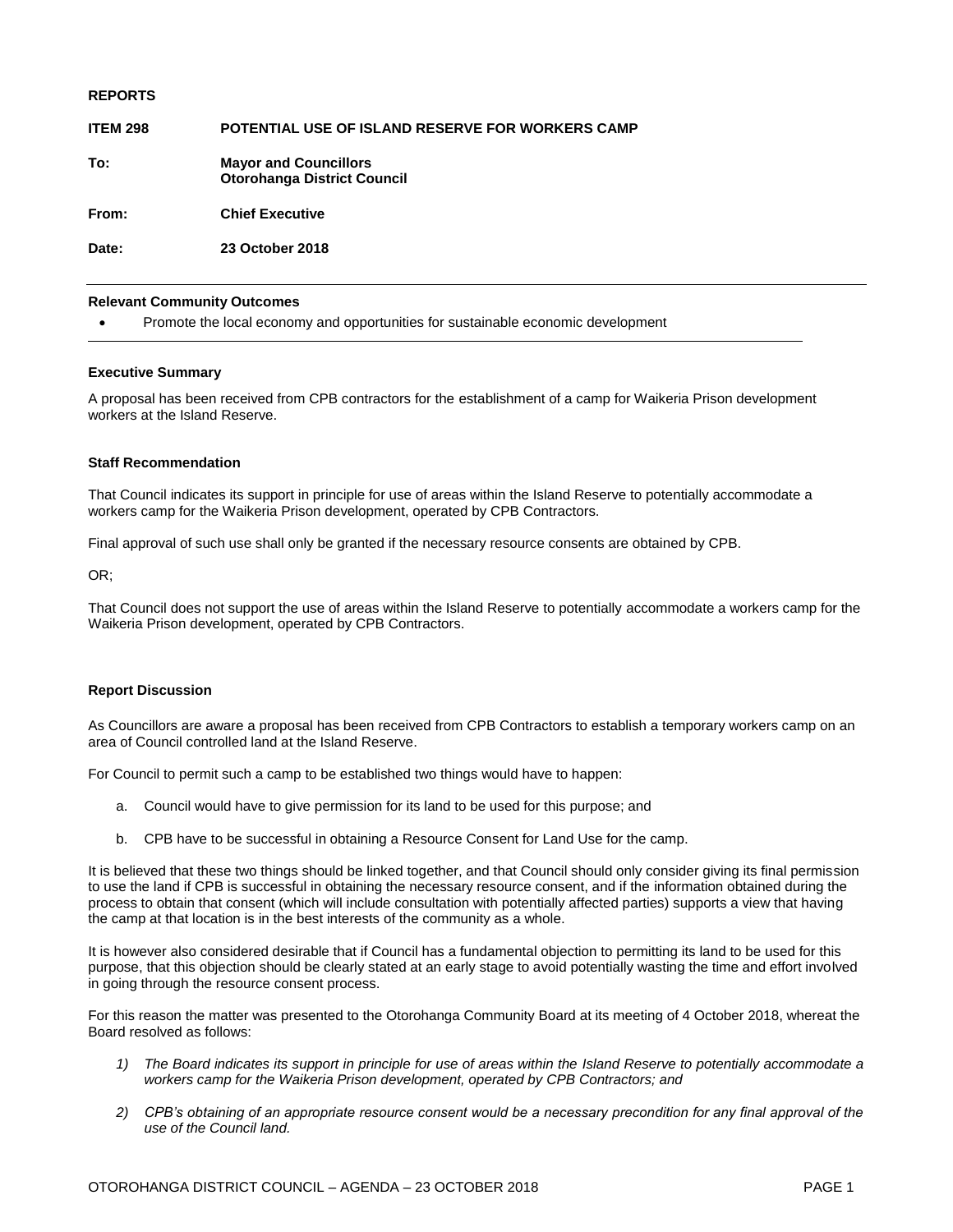The Board's resolution reflected a general belief of most Board members that whilst it was recognised that there could potentially be adverse environmental effects (including social effects) associated with such a camp, that there was also a possibility that these effects could, if appropriately managed, be reduced to a low level that would result in such a camp delivering overall benefit to the community. As such, and with only very limited information available at that time on the details of the camp and its associated effects, the Board wished to signal that it encouraged exploration of potential means of managing these effects.

It should however be noted that final decisions regarding the use of Council land lie with the Mayor and Councillors, and that if these members have a fundamental objection to the use of the Council land for this purpose, that it would be desirable for them to make that objection clear at an early stage.

As stated previously only limited information on the proposal has up to now been available, and no detailed formal application has yet been received from CPB. Our understanding of the proposal is therefore still developing.

At the time of writing this report Council representatives are about to undertake a fact finding visit to Kaikoura to learn more about the similar workers camp there, and its effects on that community. The feedback from this may better inform decision making.

Because of this developing understanding of the proposal, and the possibility that new information will be available at the Council meeting, no particular directive staff recommendation is made. Two possible alternative resolutions, either supporting in principle or opposing the use of the Council land for the camp are instead suggested.

It is also recognised that a third option would be to not make any resolution at all on this matter. This is however considered to be the worst of these options, since it would leave CPB with a high level of uncertainty regarding whether it is worthwhile for them to invest effort, money, and - most significantly – time in going through the resource consent process.

#### **DC Clibbery CHIEF EXECUTIVE**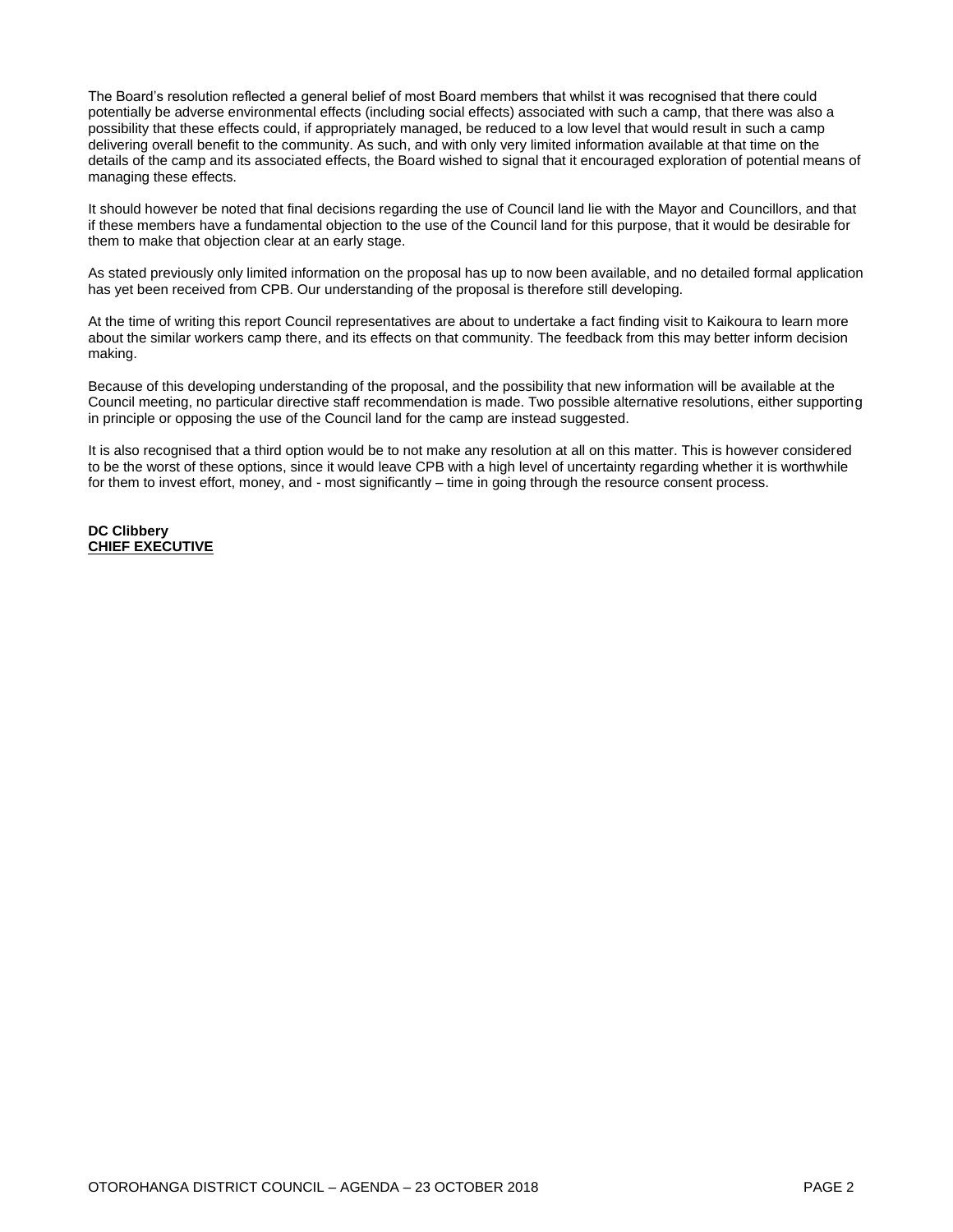| <b>ITEM 299</b> | <b>PLANNING REPORT FOR JULY TO SEPTEMBER 2018</b>                         |
|-----------------|---------------------------------------------------------------------------|
| To:             | His Worship the Mayor & Councillors<br><b>Otorohanga District Council</b> |
| From:           | <b>Environmental Services Manager</b>                                     |
| Date:           | 23 October 2018                                                           |
|                 |                                                                           |

#### **Relevant Community Outcomes**

- Manage the natural and physical environment in a sustainable manner
- Protect the special character of our harbours and their catchments
- Recognise the importance of the Districts rural character

#### **Executive Summary**

Reporting on Resource Consents granted under Delegated Authority for the period 1 July to 30 September 2018.

#### **Staff Recommendation**

It is recommended that:

The Planning Report for the third quarter of 2018 be received.

#### **Report Discussion**

**July to September 2018:** During this quarter 28 consents were granted under Delegated Authority as set out in the table below. These approvals compare with 16 consents (10 Land Use, 6 Subdivision) granted in the same period of 2017.

#### **Decisions by Ward – July to September 2018**

|                   | <b>Land Use</b> | <b>Subdivision</b> | <b>Boundary Activity</b> |
|-------------------|-----------------|--------------------|--------------------------|
| Wharepuhunga      |                 |                    |                          |
| Kio Kio Korakonui |                 |                    |                          |
| Waipa             |                 |                    |                          |
| Otorohanga        |                 |                    |                          |
| Kawhia Tihiroa    |                 |                    |                          |
| <b>Total</b>      |                 |                    |                          |

#### **AR Loe ENVIRONMENTAL SERVICES MANAGER**

**Attachment:** Resource Consent Decisions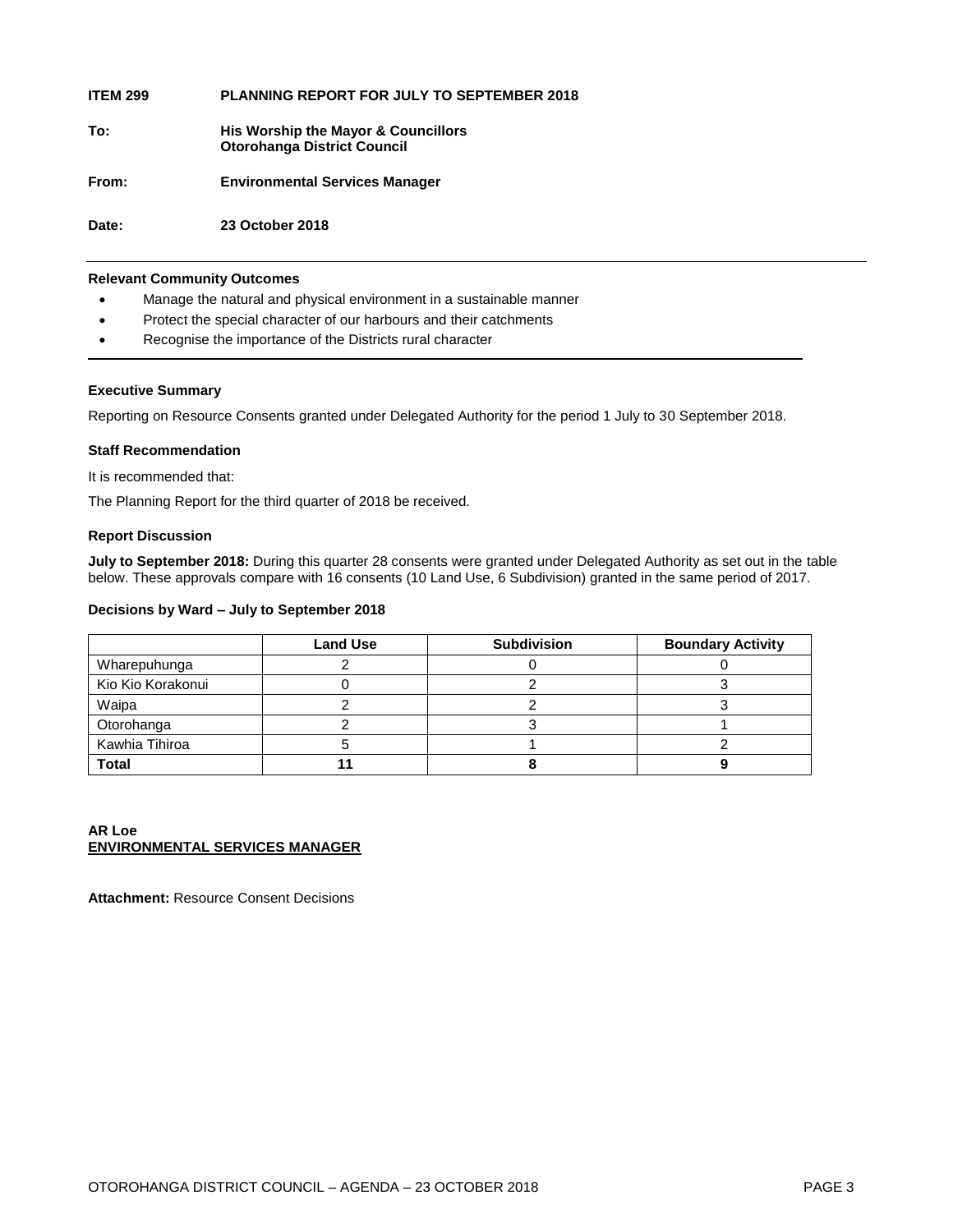#### **Resource Consent Decisions - 1/07/18 to 30/09/18**

## **No Applicant Location Proposal O/S Decision** [180071](http://ncs-unix.otodc.govt.nz/cgi-bin/rg6/rg6ep?180071) Otewa School LDE ARL GDA 12/09/18 916 Otewa Road Outline Plan Waiver - School shed [180074](http://ncs-unix.otodc.govt.nz/cgi-bin/rg6/rg6ep?180074) Department of Corrections LDE ARL GDA 14/09/18 Outline Plan Waiver - Waikeria Prison Expansion Underground Services [180034](http://ncs-unix.otodc.govt.nz/cgi-bin/rg6/rg6ep?180034) N Northcott **LU PS GDA 3/07/18** 67 Ormsby Road Build a second dwelling on one certificate of title. [180015](http://ncs-unix.otodc.govt.nz/cgi-bin/rg6/rg6ep?180015) Otewa Developments Limited LU PS GDA 7/08/18 Otewa Road Construct 17 dwellings on section prior to issue of certificates of title. [180046](http://ncs-unix.otodc.govt.nz/cgi-bin/rg6/rg6ep?180046) NKC Developments Limited LU PS GDA 9/08/18 Harpers Avenue Construction of a temporary haul road and lay down pad [180054](http://ncs-unix.otodc.govt.nz/cgi-bin/rg6/rg6ep?180054) A1 Homes Waikato LU PS GDA 16/08/18 78 Kevlor Place Construct dwelling within 100m of an archaeological site [180057](http://ncs-unix.otodc.govt.nz/cgi-bin/rg6/rg6ep?180057) D Sisley LU PS GDA 28/08/18 Honikiwi Road Build a dwelling within the 15m Other Yard [180058](http://ncs-unix.otodc.govt.nz/cgi-bin/rg6/rg6ep?180058) Tainui Kawhia Incorporation LU PS GDA 13/09/18 Te Puia Road Forest Harvesting of plantation radiate [180063](http://ncs-unix.otodc.govt.nz/cgi-bin/rg6/rg6ep?180063) S C Edwards LU PS GDA 14/09/18 121 Aotea Road Build Garage within 100m of a Site of Significance [180059](http://ncs-unix.otodc.govt.nz/cgi-bin/rg6/rg6ep?180059) Waikato River Trails Trust LU PS GDA 18/09/18 Arapuni Scenic Reserve, Waipapa Rd Remove Indigenous Vegetation for a Cycle Trail [180064](http://ncs-unix.otodc.govt.nz/cgi-bin/rg6/rg6ep?180064) N M Pratt LU PS GDA 25/09/18 117 State Highway 3 Te Kuiti Road Convert garage into a second dwelling **Total for Land Use 11 consents** [180045](http://ncs-unix.otodc.govt.nz/cgi-bin/rg6/rg6ep?180045) D B Coull PB PS GDA 19/07/18 18 Haurua Road Site garage 5 metres from rear boundary [180041](http://ncs-unix.otodc.govt.nz/cgi-bin/rg6/rg6ep?180041) GB Huitema PB PS GDA 2/08/18 118 Lawton Drive Build a workshop and garage within the other yard.

[180050](http://ncs-unix.otodc.govt.nz/cgi-bin/rg6/rg6ep?180050) GJ & PM Lang PB PS GDA 2/08/18 52 Old Te Kuiti Road Site Implement Shed 1.0m from the side boundary [180052](http://ncs-unix.otodc.govt.nz/cgi-bin/rg6/rg6ep?180052) J Lawrence PB PS GDA 2/08/18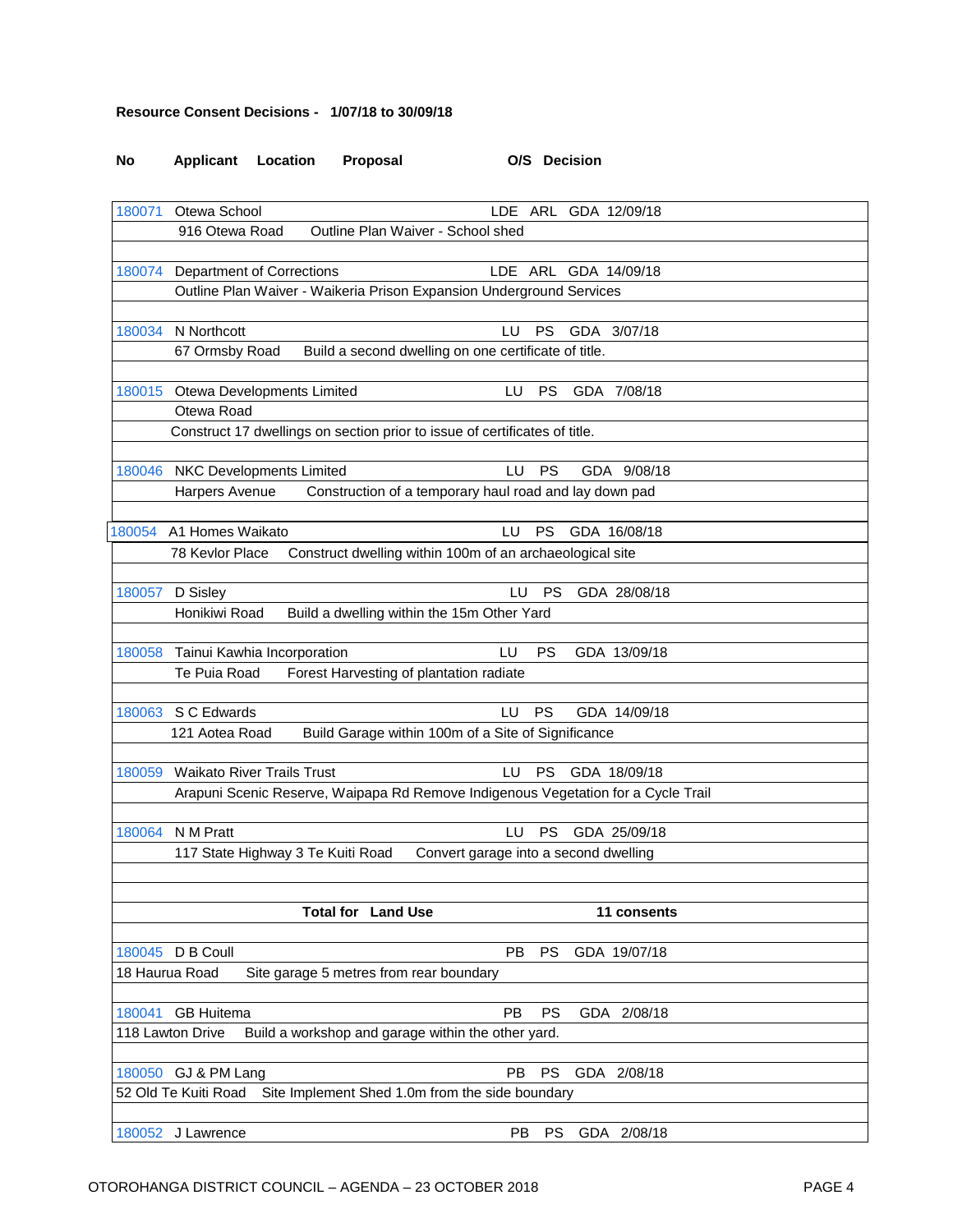|        | 414 State Highway 3 Te Kuiti Road Site a carport 1m from the side boundary |           |  |              |
|--------|----------------------------------------------------------------------------|-----------|--|--------------|
|        |                                                                            |           |  |              |
| 180053 | <b>B</b> Parker<br>PB.                                                     | PS.       |  | GDA 2/08/18  |
|        | 29 Wharepuhunga Road Build a shed 5 metres from boundary                   |           |  |              |
|        |                                                                            |           |  |              |
| 180047 | PB.<br><b>KW Apperley</b>                                                  | <b>PS</b> |  | GDA 9/08/18  |
|        | 43 Mountain View Road Site garage in 3 metre wide other yard               |           |  |              |
|        |                                                                            |           |  |              |
| 180048 | T De Malmanche Limited<br><b>PB</b>                                        | <b>PS</b> |  | GDA 14/08/18 |
|        | State Highway 3 Otorohanga Rd Site an office 4.2m from the side boundary   |           |  |              |
|        |                                                                            |           |  |              |
| 180062 | PB.<br>G & CL Sicely                                                       | <b>PS</b> |  | GDA 30/08/18 |
|        | 643 Old Te Kuiti Road Build a garage within the other yard setback.        |           |  |              |
|        |                                                                            |           |  |              |
| 180072 | PB.<br>DJ Legg & KA Phillips                                               | PS.       |  | GDA 18/09/18 |
|        | 322 Waikeria Road<br>Site a shed within the Other Yard                     |           |  |              |
|        |                                                                            |           |  |              |
|        | <b>Total for Permitted Boundary Activity</b>                               |           |  | 9 consents   |
|        |                                                                            |           |  |              |
| 180037 | <b>SB</b><br><b>TWH Ormsby</b>                                             | <b>PS</b> |  | GDA 10/07/18 |
|        | 19 Progress Drive Create two additional lots and boundary relocation       |           |  |              |

| 180051 | <b>Willomere Limited</b>                                           | SB. |           | ARL GDA 18/07/18 |
|--------|--------------------------------------------------------------------|-----|-----------|------------------|
|        | 404 Te Kawa Road Subdivision across Territorial Authority boundary |     |           |                  |
|        |                                                                    |     |           |                  |
| 180042 | G & L Ward and Pevreal Farms Trust                                 | SB. | <b>PS</b> | GDA 25/07/18     |
|        | 29 Puketawai Road Boundary Relocation                              |     |           |                  |
|        |                                                                    |     |           |                  |
| 180044 | JL & JL Clark                                                      | SB. | <b>PS</b> | GDA 14/08/18     |
|        | 56 Kio Kio Station Road Create four additional lots                |     |           |                  |
|        |                                                                    |     |           |                  |
| 180049 | <b>Furnlands Limited</b>                                           | SB. | <b>PS</b> | GDA 23/08/18     |
|        | 56 Bush Road<br>Create three additional Lots                       |     |           |                  |
|        |                                                                    |     |           |                  |
| 180060 | MD & WJ Bayliss and JA Brown                                       | SB. | PS.       | GDA 18/09/18     |
|        | <b>Boundary Relocation</b><br>279 291 Hikurangi Road               |     |           |                  |
|        |                                                                    |     |           |                  |
| 180061 | P F Green                                                          | SB  | <b>PS</b> | GDA 20/09/18     |
|        | 26 Long View Crescent S348 Create Right of Way Easement            |     |           |                  |
|        |                                                                    |     |           |                  |

[180066](http://ncs-unix.otodc.govt.nz/cgi-bin/rg6/rg6ep?180066) W J Butcher SB PS GDA 20/09/18 91 Mountain View Road Boundary Relocation **Total for Subdivision** 8 consents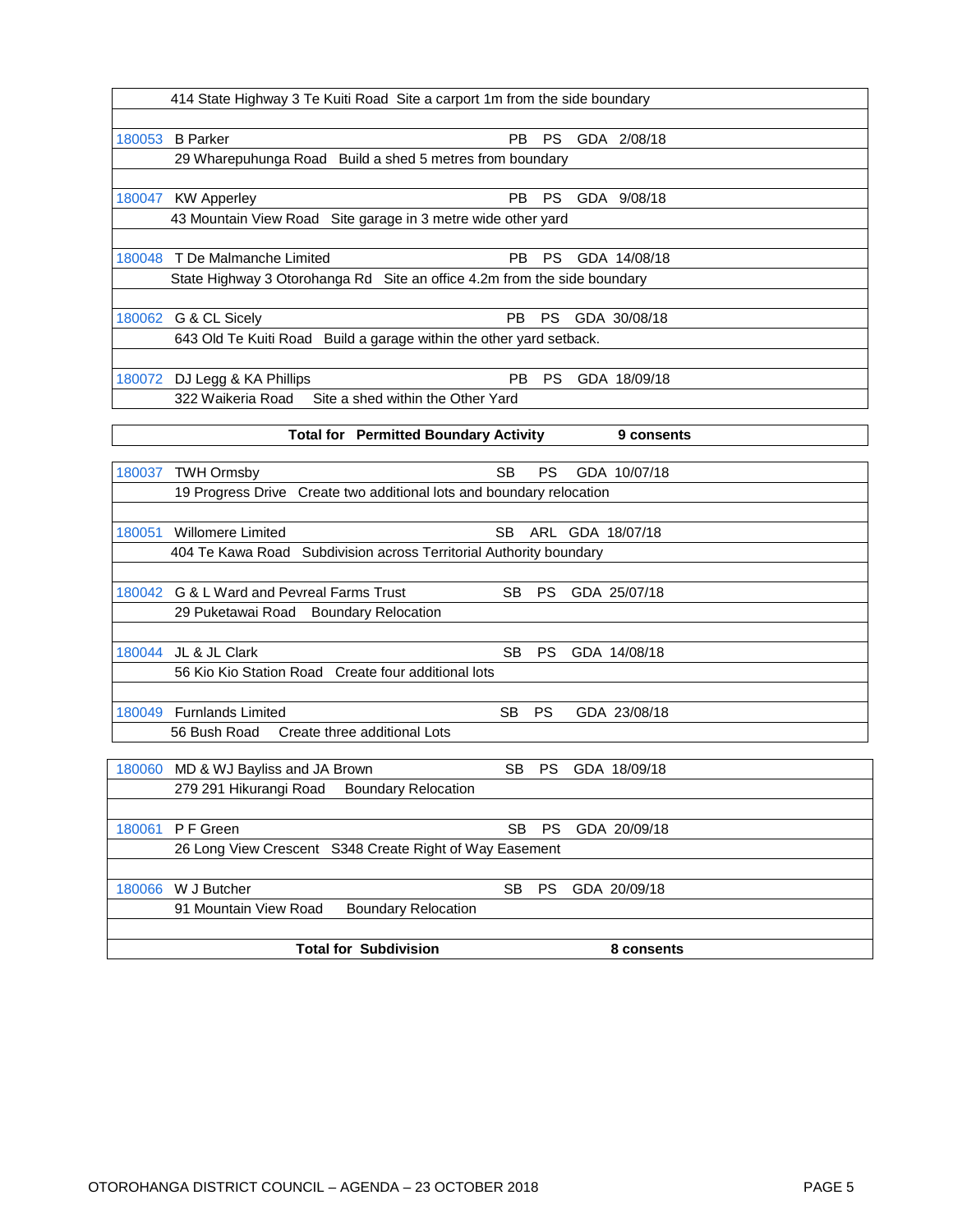| <b>ITEM 300</b> | <b>BUILDING CONTROL REPORT FOR JULY TO SEPTEMBER 2018</b>                 |
|-----------------|---------------------------------------------------------------------------|
| To:             | His Worship the Mayor & Councillors<br><b>Otorohanga District Council</b> |
| From:           | <b>Environmental Services Manager</b>                                     |
| Date:           | 23 October 2018                                                           |
|                 |                                                                           |

#### **Relevant Community Outcomes**

Ensure services and facilities meet the needs of the Community

#### **Executive Summary**

A report on building control statistics covering the period from 1 July to 31 September 2018.

#### **Staff Recommendation**

It is recommended that: The Building Control activity report for the third quarter of 2018 be received.

#### **Report Discussion**

**July to September 2018:** The building consents issued during the quarter are detailed in the table below.

| <b>Type of Work</b>                                                                                    | 2018 | \$Value of Work | 2017           | \$Value of Work |
|--------------------------------------------------------------------------------------------------------|------|-----------------|----------------|-----------------|
| <b>Dwellings, Transportable dwellings</b>                                                              | 18   | 5,690,000       | 16             | 4,858,291       |
| <b>Other Residential</b><br>Alterations, Garages, Fireplaces<br><b>Relocated second hand dwellings</b> | 31   | 1,204,000       | 40             | 1,069,535       |
| <b>Farm Buildings</b><br>Dairy Sheds, Barns, Sheds                                                     | 13   | 447,289         | 14             | 602,428         |
| <b>Commercial, Education</b><br><b>Infrastructure</b>                                                  | 6    | 420,000         | $\overline{4}$ | 523,000         |
| <b>Demolition</b>                                                                                      | 0    | 0               | 0              | 0               |
| <b>Total consents issued</b>                                                                           | 68   | 7,781,289       | 74             | 7,053,254       |
|                                                                                                        |      |                 |                |                 |
| <b>Applications received</b>                                                                           | 63   | 7,634,041       | 64             | 6,123,547       |
|                                                                                                        |      |                 |                |                 |
| <b>CCC's Issued</b>                                                                                    | 68   | 8,438,869       | 75             | 5,072,367       |

Andrew Loe **Environmental Services Manager**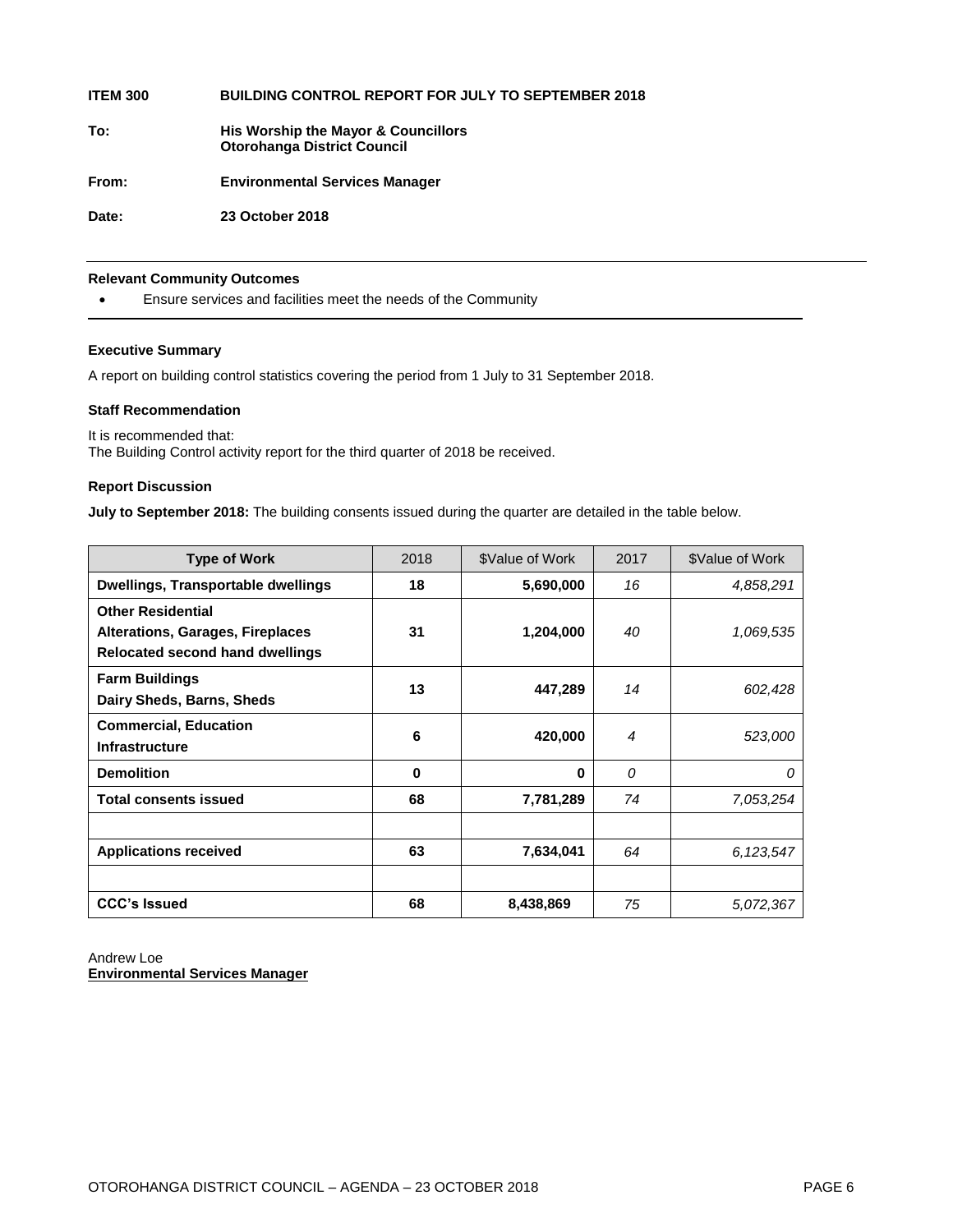#### **Building Consent issued July to September 2018**

| <b>Applicant Name</b>               | Location              | Proposal                              | <b>Value</b> |
|-------------------------------------|-----------------------|---------------------------------------|--------------|
| Otewa Developments Limited          | Lot 8, Otewa Road     | Three bedroom dwelling                | 245000       |
| Otewa Developments Limited          | Lot 9, Otewa Road     | Three bedroom dwelling                | 245000       |
| Otewa Developments Limited          | Lot 1, Otewa Road     | Three bedroom dwelling                | 245000       |
| Otewa Developments Limited          | Lot 17, Otewa Road    | Three bedroom dwelling                | 245000       |
| <b>Gibson Construction Ltd</b>      | 4370 S Hway 31        | Farm Shed                             | 21000        |
| <b>Gisler Architects</b>            | 75 Maniapoto Street   | Alteration to retail shop             | 70000        |
| Letts Construction                  | 20 Progress Drive,    | Storage units                         | 84000        |
| Otewa Developments Limited          | Lot 3, Otewa Road     | Three bedroom dwelling                | 245000       |
| Otewa Developments Limited          | Lot 4, Otewa Road     | Three bedroom dwelling                | 245000       |
| <b>Humes Pipelines</b>              | 26 Henderson Road     | Cattle underpass                      | 100000       |
| U & M Buchmann                      | 11 Thomson Avenue     | Four bedroom dwelling                 | 380000       |
| Warren Wheeler                      | 632 Te Kawa Road      | Repair fire damaged house             | 190000       |
| Kiwi Designer Homes                 | 67 Ormsby Road        | Two bedroom dwelling                  | 200000       |
| Adam & Julie Robinson               | 678 Mangaorongo Rd    | Farm shed                             | 40000        |
| <b>Tiaki Engineering Cnsultants</b> | 4 Progress Drive      | Fertilizer dispatch plant alterations | 245000       |
| Matthew & Jane Bell                 | 188 Okapu Place       | Three bedroom dwelling                | 220000       |
| Brian & Renee Hayes                 | 672 Mangaorongo Rd    | Farm shed                             | 35000        |
| <b>River Run Products Ltd</b>       | 293 Awatane Road      | <b>Relocate Office Building</b>       | 20000        |
| <b>Brian and Gretta Withers</b>     | 293A Awatane Road     | Resite staff building                 | 20000        |
| <b>Pratts Group</b>                 | 1290 Te Kawa Road     | Firenzo Fireplace                     | 7900         |
| Shedit NZ Ltd                       | Wairehi Road          | Farm shed                             | 38525        |
| Nicholas Heppenstall                | 117 State Highway 3   | Renovate sleepout                     | 30000        |
| JEM Architecture & Design           | 18A Old Te Kuiti Road | Three bedroom dwelling                | 380000       |
| R Jolly                             | 63 Mangaorongo Rd     | Pole shed                             | 35000        |
| Insulmax Waikato & BOP              | 16 Domain Drive       | Install Wall Insulation               | 3500         |
| <b>Coull Builders Ltd</b>           | 18 Haurua Road        | Farm shed                             | 30000        |
| B & C Ferguson                      | 70 Main North Road    | IMasport Woodburner                   | 5000         |
| Platinum Homes Waikato              | 254H Pekanui Road     | Four bedroom dwelling                 | 330000       |
| T & C de Malmanche                  | 1635 State Hway 3,    | Relocate secondhand dwelling          | 50000        |
| Insignia Design &<br>Architecture   | 35a Mangauika Road    | Four bedroom dwelling                 | 410000       |
| Totalspan                           | 411 Rangiatea Road    | Farm shed                             | 42764        |
| Totalspan                           | 624 Waiwera Street    | Garage                                | 23061        |
| Totalspan                           | 92 Kawhia Road        | Garage                                | 31009        |
| G Lang                              | 52 Old Te Kuiti Road  | Farm shed                             | 45000        |
| Goldpine                            | 2157 SH 30 Pureroa    | Calf shed                             | 13000        |
| <b>Pratts Group</b>                 | 759 Puketarata Road   | Firenzo Fireplace                     | 7900         |
| New Vision Architecture Ltd         | 1510 Ranginui Road    | Addition to dwelling.                 | 200000       |
| <b>Steenson Plumbing</b>            | 67 Anso Road          | Woodsman Woodburner                   | 7000         |
| <b>B</b> Parker                     | 29 Wharepuhunga Rd    | Farm shed                             | 20000        |
| A Reekers & J Whalley               | 653 Te Kawa Road      | Onsite waste water system.            | 3000         |
| Singleton & Hansen 2012 Ltd         | 95 Pekanui Road       | Metro Woodfire                        | 5000         |
| Otewa Developments Limited          | Lot 5, Otewa Road     | Three bedroom dwelling                | 252000       |
| Otewa Developments Limited          | Lot 2, Otewa Road     | Three bedroom dwelling                | 243000       |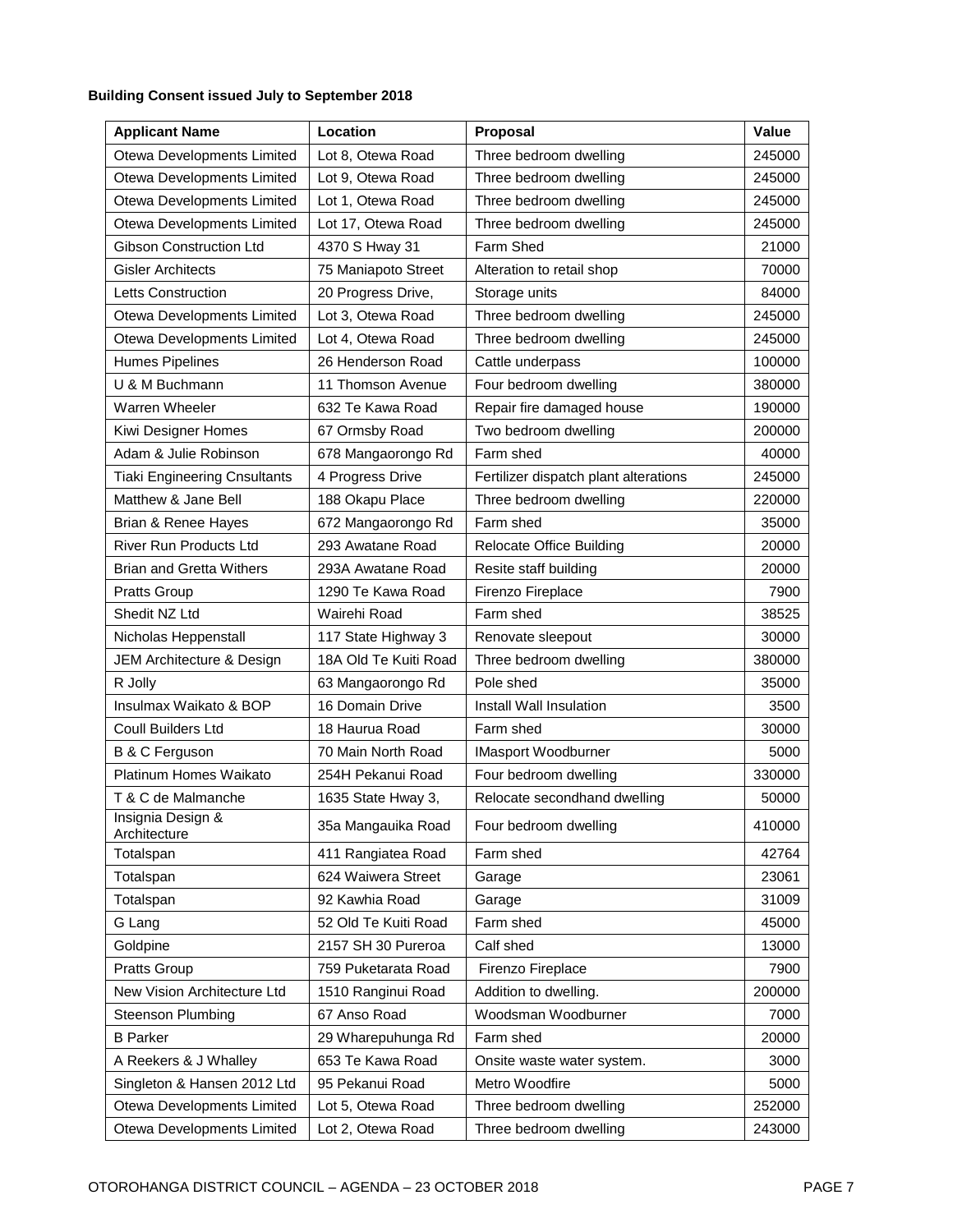| Otorohanga Plumbing & Gas           | 102 Waitomo Valley<br>Rd | Installation of new wood fire             | 5000   |
|-------------------------------------|--------------------------|-------------------------------------------|--------|
| <b>BirDesign Ltd</b>                | 770 Mangati Road         | Two bedroom dwelling                      | 500000 |
| Nicholas Heppenstall                | 412 State Highway 3      | Change of Use restaurant to dwelling      | 100000 |
| Singleton & Hansen 2012 Ltd         | 1639 Waipapa Road        | Metro Woodfire and wetback                | 7000   |
| Insignia Design &<br>Architecture   | 678 Mangaorongo Rd       | Three bedroom dwelling                    | 405000 |
| Platinum Homes Waikato              | 41 Harpers Avenue        | Three bedroom dwelling                    | 600000 |
| Les Shaw                            | 86 Braine Road           | Yunca Woodfire                            | 5000   |
| Nick Heppenstall                    | 414 State Highway 3      | Addition to dwelling                      | 40000  |
| New Vision Architecture Ltd         | 652 Bayley Road          | Addition to dwelling                      | 75000  |
| Jack & Jess Scull                   | 108 Main North Road      | Garage                                    | 12000  |
| J Burnell                           | 17 Orahiri Tce,          | Circus marquee                            | 1000   |
| J Matthys & K Ebach                 | 135 Harbour Road         | Relocate a garage                         | 36340  |
| <b>Versatile Buildings</b>          | 121 Aotea Road           | Garage                                    | 23790  |
| Hellen & Joseph Lanigan             | 98 Waitomo Valley Rd     | Septic tank and drainage                  | 20000  |
| Nick Heppenstall                    | 643 Old Te Kuiti Road    | Alterations to dwelling and double garage | 120000 |
| D Legg & K Phillips                 | 322 Waikeria Road        | Garage                                    | 30000  |
| SL & JP Vincent                     | 343 Waikeria Road        | Farm shed                                 | 12000  |
| Otorohanga Plumbing & Gas           | 591 Mangatutu Road       | Metro woodfire                            | 5000   |
| <b>Richard Wendt</b>                | 146 Maukutea Drive       | Three bedroom dwelling                    | 300000 |
| <b>JV Phillips</b>                  | 1 Bledisloe Avenue       | Relocate second hand dwelling             | 25000  |
| <b>Versatile Homes</b>              | 916 Otewa Road           | Double garage                             | 31500  |
| Shane & Lynda Cassels               | 203 Ngaroma Road         | Masport Woodburner                        | 5000   |
| <b>Billie-Ann Gadd Family Trust</b> | 20 Huiputea Drive        | Swimming pool                             | 40000  |
| TH & YF Fare                        | 659 Mangaorongo Rd       | Swimming pool                             | 60000  |
| Shedit NZ Ltd                       | 559 Rangiatea Road       | Addition to calf shed                     | 15000  |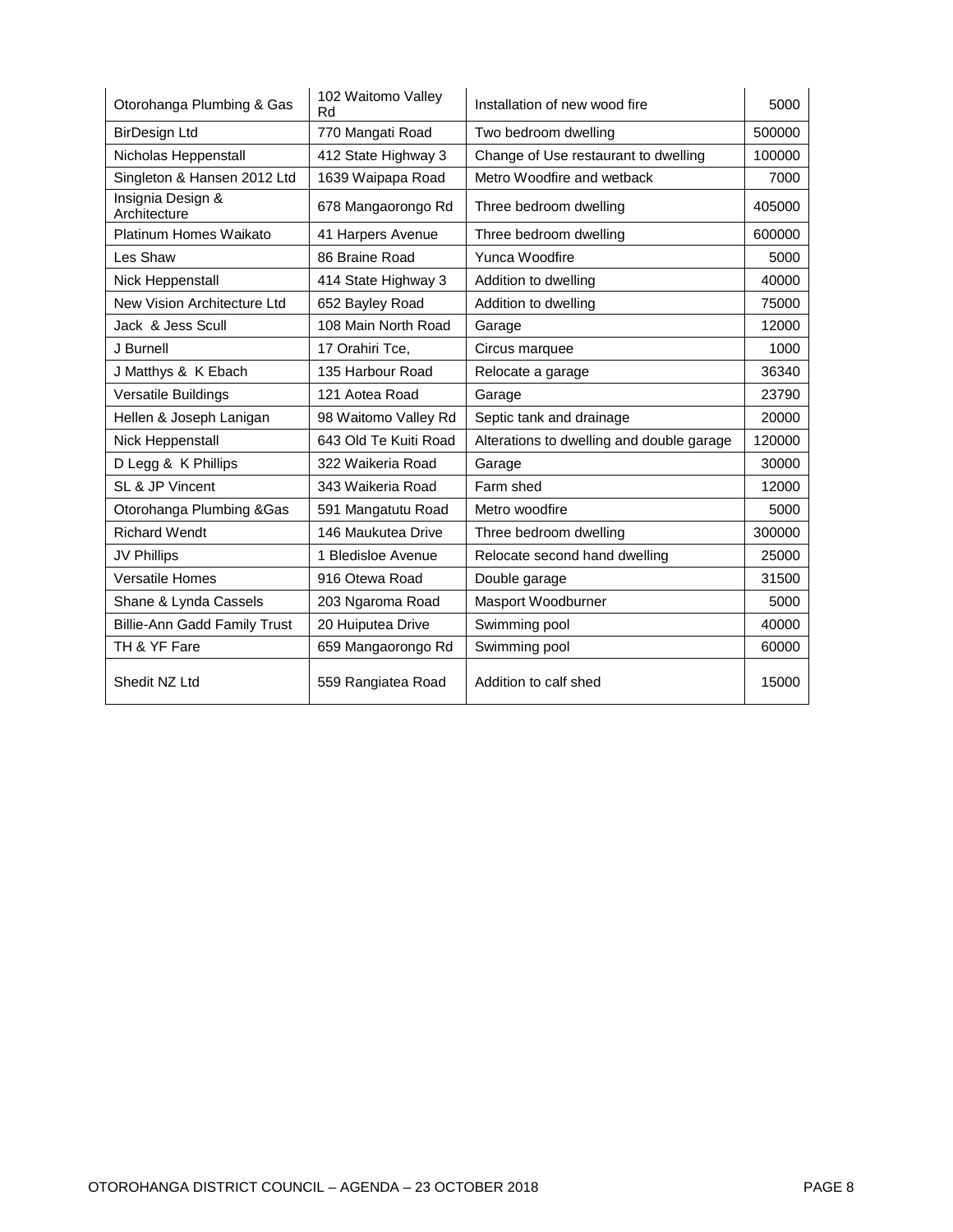## **ITEM 301 ANIMAL CONTROL OFFICERS REPORT FOR JULY TO SEPTEMBER 2018 To: His Worship the Mayor & Councillors Otorohanga District Council From: Environmental Services Manager**

**Date: 23 October 2018**

#### **Relevant Community Outcomes**

- The Otorohanga District is a safe place to live
- Ensure services and facilities meet the needs of the Community
- Recognise the importance of the Districts rural character

#### **Executive Summary**

A report from the Environmental Services Manager on Dog and Animal Control activities in the District for the period July to September 2018.

#### **Staff Recommendation**

It is recommended that:

The Environmental Services Manager's report on Dog and Animal Control activities for the third quarter of 2018 be received.

#### **Report Discussion**

|                |                                                        | July            | August        | <b>September</b> |
|----------------|--------------------------------------------------------|-----------------|---------------|------------------|
| $\mathbf{1}$ . | No. of Registration Notices issued                     | 12              | 16            | 16               |
| 2.             | No. of Property visits for Registration Checks - Rural | 10              | 15            | 14               |
| 3.             | No. of Property visits for Registration Checks - Urban | 12 <sup>2</sup> | 19            | 15               |
| 4.             | No. of Property visits for SOS                         | 3               | 0             | 0                |
| 5.             | No. of Property visits for Two Dog Permit              |                 | 0             | 0                |
| 6.             | No. of Complaints - Dogs Actioned                      | 15              | 22            | 19               |
| 7.             | No. of Complaints - Stock Actioned                     | 10              |               | 8                |
| 8.             | No. of Street Patrols Night - Otorohanga               | 4               | 4             | 8                |
| 9.             | No. of Street Patrols Day - Otorohanga/Kawhia          | 28              | 32            | 36               |
| 10.            | No. of Enquiries - Registration/Dog Control/General    | 25              | 22            | 19               |
| 11.            | No. of Dogs Impounded                                  | 6               | 4             | 8                |
| 12.            | No. of Stock Impounded                                 | 0               | $\Omega$      | $\Omega$         |
| 13.            | No. of Written and Verbal Warnings                     | 8               | 16            | 52               |
| 14.            | No. of Infringement Notices Issued                     | 2               | 3             | 42               |
| 15.            | No. of Call Outs                                       | 2               | $\mathcal{P}$ | 3                |

#### **Registration Update**

The annual payment for dog registration was due on 1 August 2018 with a late payment penalty of 50% payable after that date. This year we received 2168 (*last year 2011*) registrations before the late payment penalties were imposed. At the end of September 2018 the total number of dogs registered was 2331(*last year 2239).* Despite a concerted to notify and advertise these deadlines there does not appear to have been any significant shift in registration numbers. Likewise the number of unregistered dogs on 1 October was approx. 250 dogs with 130 owners in default, which is disappointing. These totals are consistent with previous years.

Compliments are due to our Customer Service staff who actioned all of these transactions as the registration process involves a large amount of data entry and updating of existing databases. Details of dogs and owners are required to be held on our own regulatory system and the National Dog Database.

#### **AR Loe ENVIRONMENTAL SERVICES MANAGER**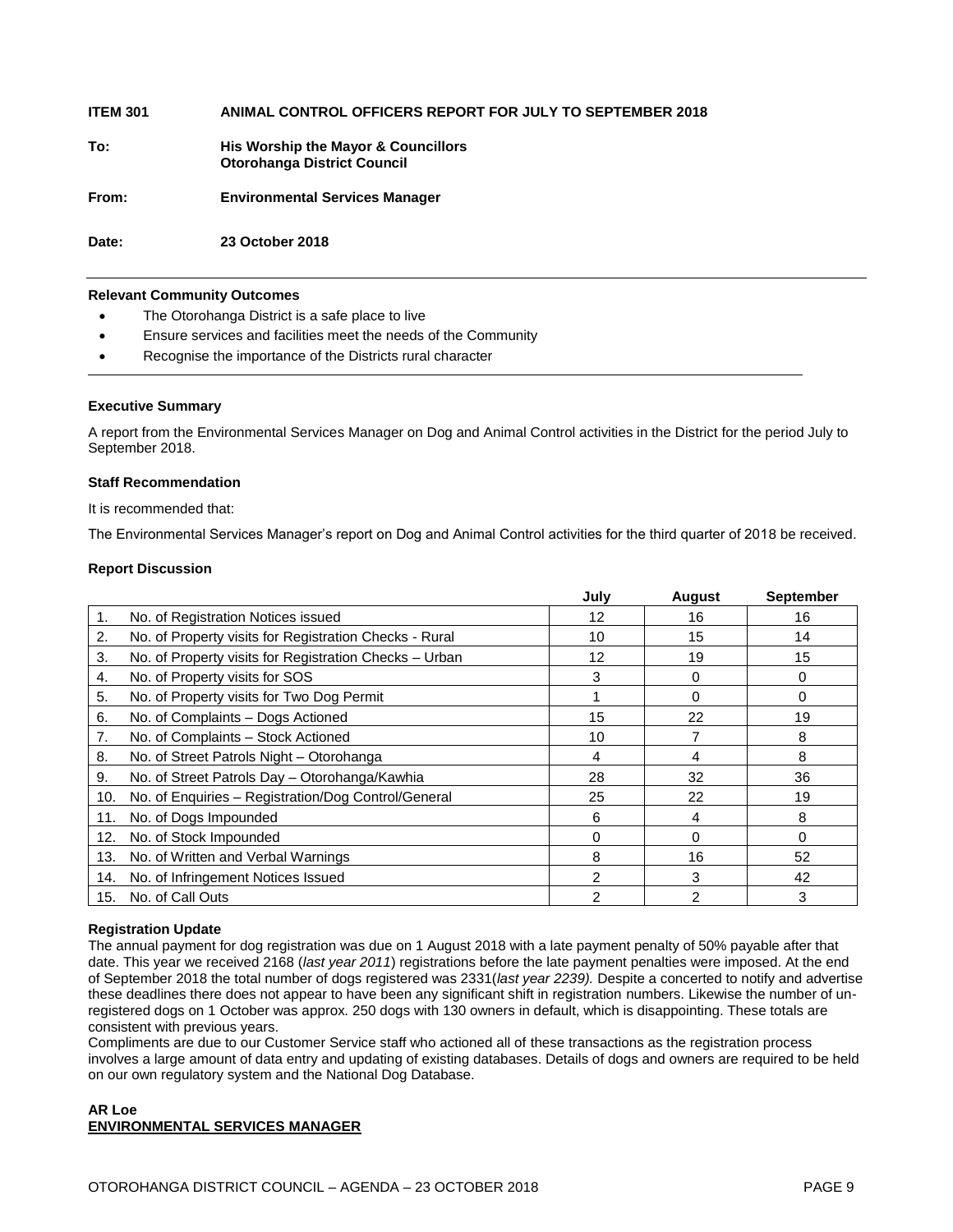**ITEM 302 CONFIRMATION OF AMENDED TRAFFIC BYLAW**

**To: Mayor and Councillors Otorohanga District Council**

**From: Chief Executive**

**Date: 23 October 2018**

#### **Relevant Community Outcomes**

- The Otorohanga District is a safe place to live
- Ensure services and facilities meet the needs of the Community

#### **Executive Summary**

It is proposed that the previously proposed amended Traffic Bylaw, with any agreed further amendments is adopted.

#### **Staff Recommendation**

It is recommended that:

- 1. The previously proposed amended Otorohanga District Traffic Bylaw 2005 is confirmed and adopted by Council subject to the incorporation of the following further amendments:
- All existing or proposed 5 minute time restricted parking places in Otorohanga are revised to 10 minute time restricted parking places
- The two existing parking places immediately in front of the Council offices on Maniapoto Street nearest to Wahanui Crescent are made 10 minute time restricted parking places
- The taxi rank on Wahanui Crescent is removed, and made a 60 minute time restricted parking place

And any other such amendments as may be agreed at the meeting

#### **Background**

At its meeting of 18 September 2018 a report was presented to Council proposing an amendment of its Traffic Bylaw, with a particular focus on addressing perceived parking problems in the CBD areas of Otorohanga and Kawhia.

In the case of Otorohanga the existing parking restrictions on Maniapoto Street appeared to be generally appropriate, and they just need to be given effect. The only change suggested by staff was the introduction of three new '5 minute' parking spaces, each one of which would be placed in the central areas of the existing blocks along Maniapoto Street that do not have such a parking space on both sides of the road.

Two of these '5 minute' spaces would be on either side of the road on the Ranfurly Street / Balance Street block, with the third on the western side of the block between Tuhoro and Te Kanawa Streets. These additional 5 minute parks will not be specific to particular businesses.

In Kawhia there are only currently some limited parking time restrictions close to the wharf, and if these alone were enforced, all that would be likely to happen is that those long-staying vehicles would instead park on Jervois Street, causing similar nuisance there. It was therefore suggested that the bylaw be amended to extend 120 minute parking limits to include all of the parking at the wharf (Omimiti Street), and the full length of Jervois Street.

Again such changes to parking restrictions are only likely to be effective if they are actively enforced, and to help enable this a number of changes were proposed to the enforcement provisions of the bylaw to ensure that they were legally robust.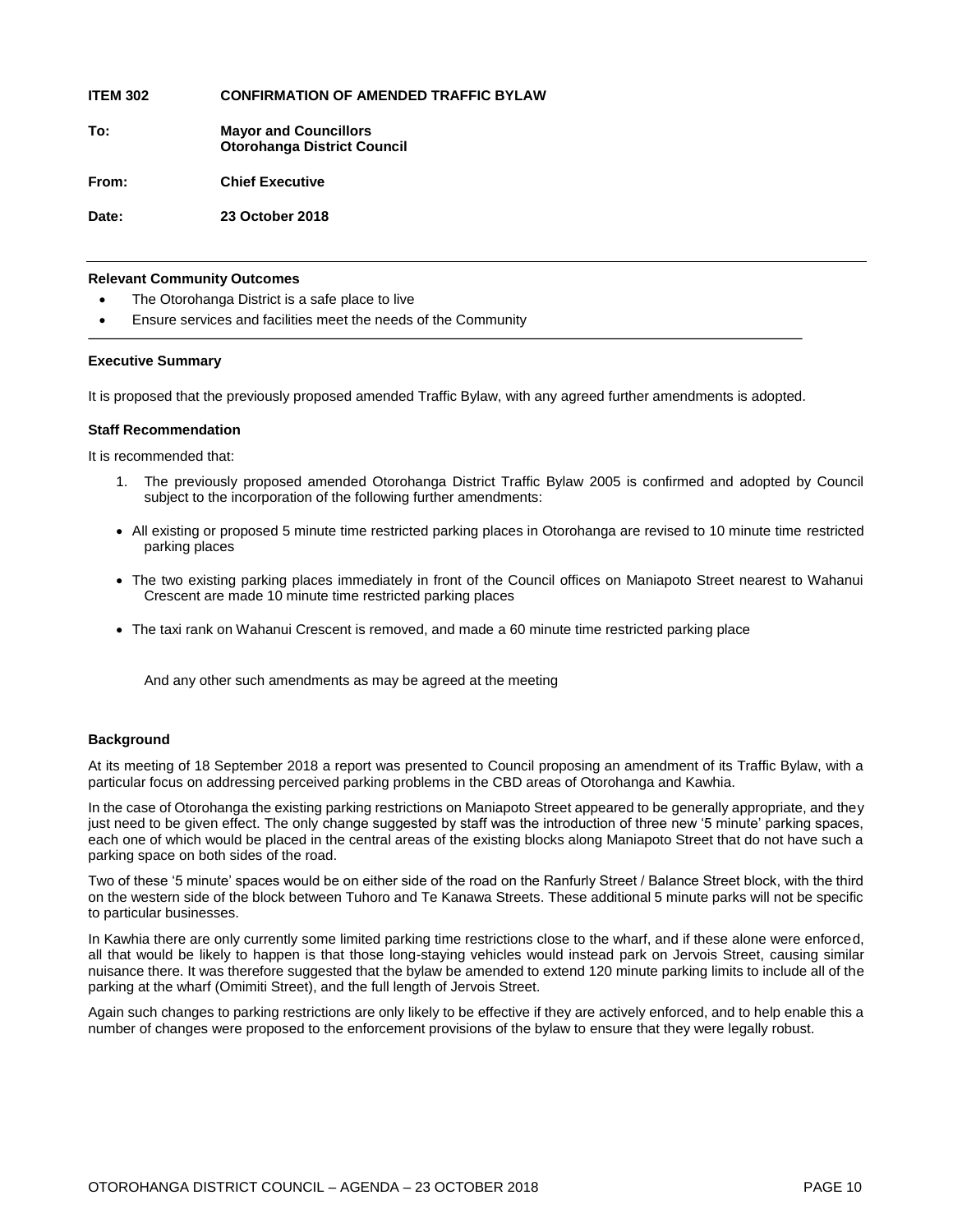At Council's meeting of 18 September it was agreed to undertake community consultation on such a proposed amended bylaw through the Special Consultative Procedure of the Local Government Act, with a schedule as follows:

- Advertising of Summary of Information 20 September
- Community Board meetings October 4 & 12 Proposed amended Bylaw discussed with OCB and KCB, who could then make submissions.
- October 20 Submissions close
- October 23 Council hears submissions, confirms amended Bylaw, discusses enforcement arrangements

It was hoped that if the amended Bylaw was confirmed on 23 October that this would then provide sufficient time for other necessary arrangements to be made to give effect to those changes before the peak summer season, when parking issues have generally been most severe in Kawhia.

The Otorohanga Community Board's discussion of the amended bylaw at their meeting of 4 October resulted in a submission being made that requested the following changes to the bylaw schedule

- Existing or proposed 5 minute parks in Otorohanga should be revised to 10 minute parks
- The two existing parking spaces immediately in front of the Council offices on Maniapoto Street nearest to Wahanui Crescent should be made 10 minute parks
- The taxi rank on Wahanui Crescent to be removed, and made a 60 minute park
- If agreeable to the Otorohanga Club, the loading bay in front of their premises to be converted to 60 minute parks

It is suggested that all of these items requested in the submission by the OCB should be incorporated into the amended bylaw.

At the time of preparing this report no other submissions have been received through the Special Consultative Procedure, but if others are received prior to the closing date for submissions they will be presented to council prior to the meeting.

At the previous Council meeting Councillors declined to make a resolution regarding funding of potential enforcement of parking restrictions, and hence at this time no plans for enforcement can be put in place.

As has been previously stated amendment of bylaw provisions without active enforcement is considered unlikely to address the perceived parking issues, particularly those in Kawhia.

**Dave Clibbery CHIEF EXECUTIVE**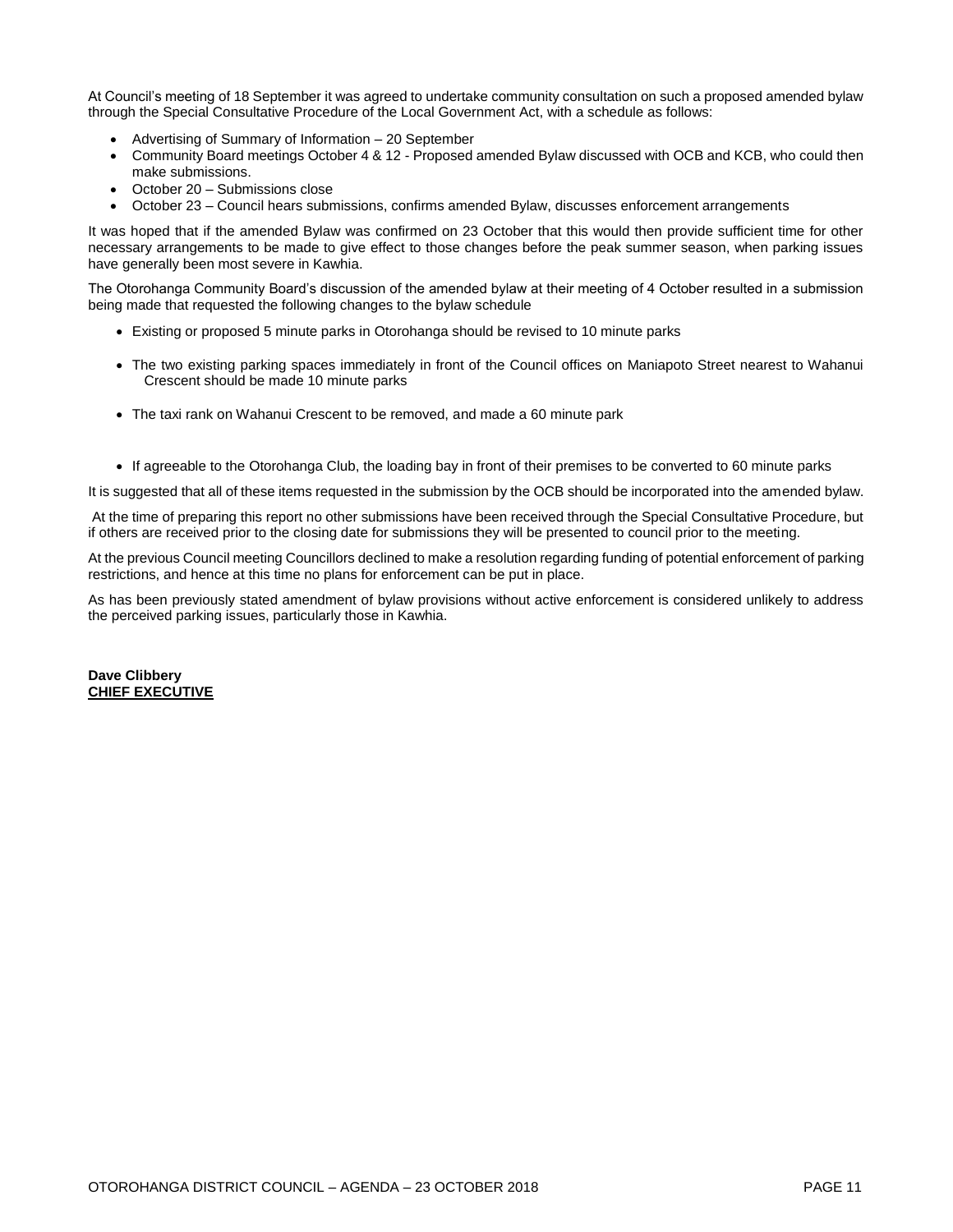| <b>ITEM 303</b> | <b>HEALTH &amp; SAFETY REPORT – MARCH TO AUGUST 2018</b> |
|-----------------|----------------------------------------------------------|
|                 |                                                          |

**To: His Worship the Mayor and Councillors Otorohanga District Council**

**From: Health and Safety Advisor**

**Date: 23 October 2018**

#### **Relevant Community Outcomes**

- The Otorohanga District is a safe place to live
- Ensure services and facilities meet the needs of the Community

#### **Executive Summary**

To advise Councillors of Council's processes, status and recent actions in relation to issues of health and safety.

#### **Staff Recommendation**

It is recommended that the report be received.

#### **Report Discussion**

#### **Regulations**

WorkSafe have produced guidelines to help staff that are involved with designing plant, structures, materials, technology, facilities, equipment, hardware, software and the way workers interact with these.

The most effective risk control measure – eliminating hazards – is often cheaper and more practicable to achieve at the design or planning stage than managing risks later in the lifecycle.

Pre-design audits are undertaken at the pre and post construction stage by Council staff on small designs, with larger designs undertaken by external consultants.

#### **Compliance**

Council's water treatment plants received their annual Location Compliance Certificates. A new Site Operator has been employed. He has many of the skills and qualifications required for the position.

Council's first aid kits in vehicles and offices were replenished in March.

#### Emergency Evacuation Exercise

A fire evacuation exercise was undertaken at the Otorohanga District Council offices on 31 May. Outcomes were good, with all staff and visitors accounted for.

#### Auditing

Council staff continue to audit contractors and internal events to ensure safety compliance. Results have been very good.

#### Lone Work Devices

Staff have been testing the Spot Gen3 lone worker devices and working with the company that provides them. Further training has been provided and the process improved so that emergency alerts are processing by a 24/7 monitoring system.

Council's eRoad vehicle monitoring system continues to be regularly monitored by senior staff.

#### SHE Contractor Health and Safety Pre-Qualification Scheme

This project has been implemented across the district. Waitomo District Council has recently undertaken a drive to assist smaller contractors to become SHE pre-qualified. This has involved contractors that also work across our district.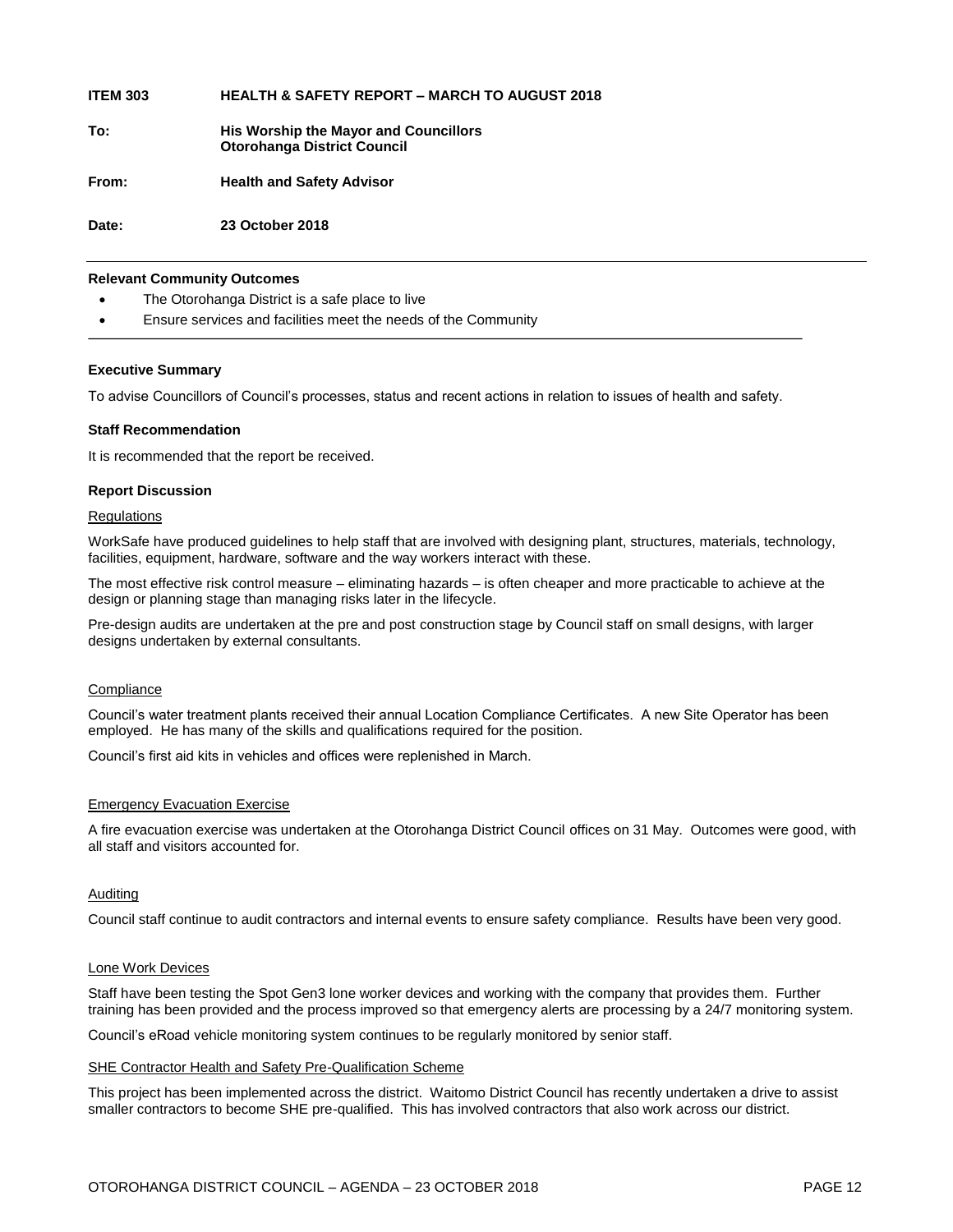#### **Health & Safety Representative Meetings**

Staff representative meetings were held in April and August 2018. The current staff representatives are:

- Colin Tutty
- Hano Green
- Wendy Sewell

#### Work Related Accidents, Incidents and Near Misses

During this six month period March to August 2018 the following accidents/incidents have been reported:

|          | Iniury     | Event                                  | Treatment         |
|----------|------------|----------------------------------------|-------------------|
|          | Strain     | Twisted ankle when stepped into a hole | Rest              |
| <u>_</u> | Inhalation | Inhaled Calcium Hypochlorite           | Medical<br>Centre |

Health and safety processes during the construction of the Jim Barker Memorial Playground at Brett Reserve have been good with no incidents to report.

#### **Staff Wellness**

Five staff took advantage of flu vaccinations during March/April.

The following table shows the number of staff sick days during this period. It is difficult to fairly evaluate this data due to changes is staff levels and with the Business Unit being at a full complement of staff. Also at various times during this period, four staff members have been on leave of absence for health reasons. This information is not reflected in the data.

| <b>Month</b>      | <b>Sick days</b> | <b>Total Working days Across All</b><br><b>Staff</b> |
|-------------------|------------------|------------------------------------------------------|
| <b>March 2018</b> | $28.5$ days      | 908 days                                             |
| <b>April</b>      | 24 days          | 800 days                                             |
| <b>May</b>        | $25.5$ days      | $1007$ days                                          |
| June              | 28 days          | 860 days                                             |
| July              | 15 days          | 952 days                                             |
| <b>August</b>     | 39.5 days        | $1036$ days                                          |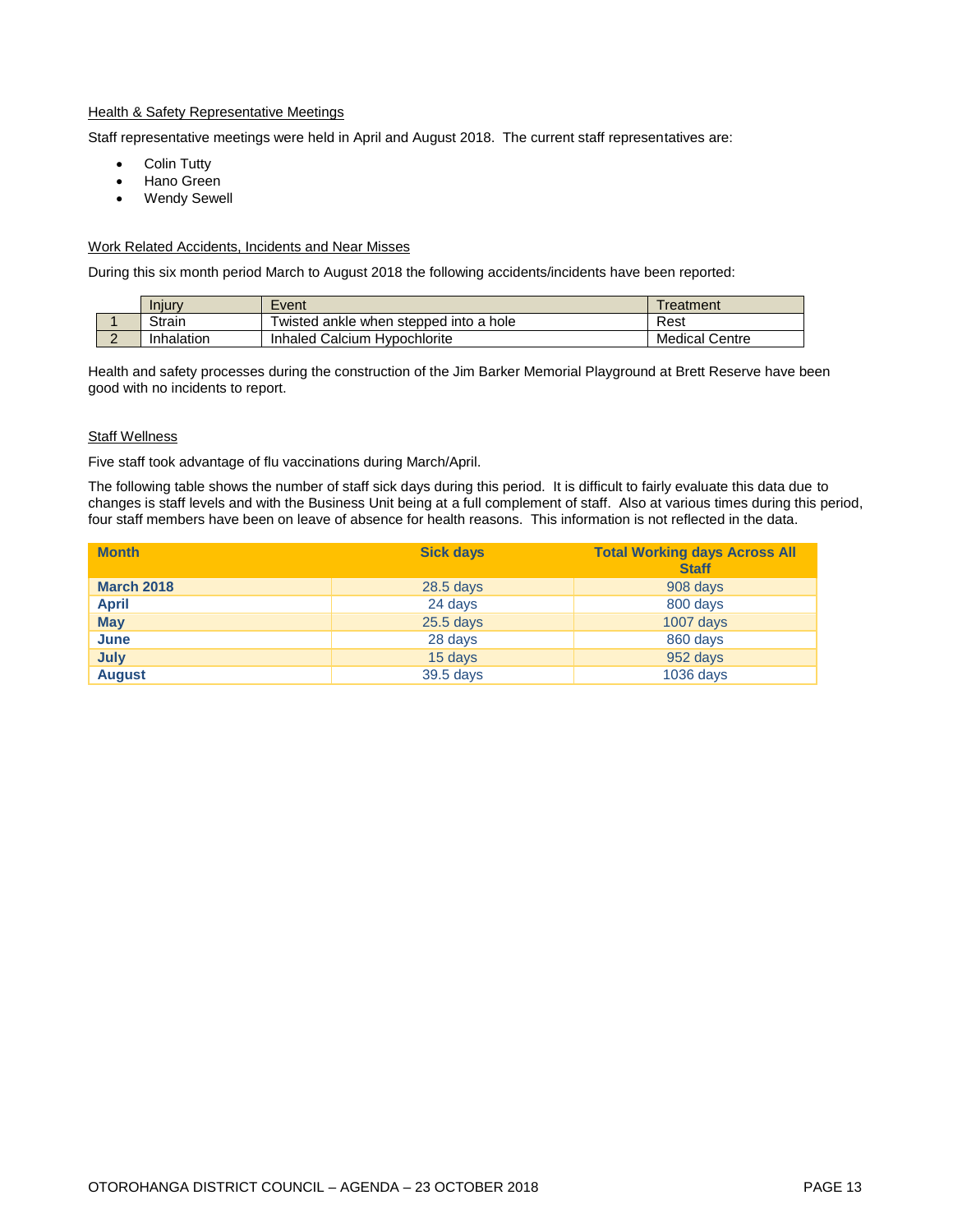#### **Staff Training**

The following staff have recently undertaken health and safety related training:

| Training                                               | <b>Staff</b>                                                                                                                                             | Expiry            |
|--------------------------------------------------------|----------------------------------------------------------------------------------------------------------------------------------------------------------|-------------------|
| <b>Mental Health First Aid</b><br>27 April             | Management Team, supervisors and HR<br>staff                                                                                                             | <b>NA</b>         |
| Site Traffic Management Supervisor<br>(STMS) refresher | Adam van Niekerk                                                                                                                                         | <b>March 2020</b> |
| <b>Workbased First Aid</b>                             | Dain Rothery                                                                                                                                             | May 2020          |
| Dangerous Good Licence                                 | Jason Pike                                                                                                                                               | June 2028         |
| Chlorine Bottle Changeover                             | Jason Pike<br>Ricardo Tubilla (refresher)<br>Kevin Adams (refresher)<br>Dain Rothery (refresher)                                                         | <b>NA</b>         |
| Traffic Controller (TC)                                | Jason Pike<br>Andreas Senger<br>Mohamad Khorami                                                                                                          | June 2021         |
| Confined Spaces & Gas Detection                        | Jason Pike                                                                                                                                               | June 2020         |
| Level 1 Driver Training                                | Alex Riddleston-Barrett<br>Jaime McLellan<br><b>Jason Pike</b><br>Mohamad Khorami<br>Louis van der Westhuizen<br><b>Rachel Stubbs</b><br>Ricardo Tubilla | <b>NA</b>         |
| <b>Wheels and Tracks</b>                               | Kevin Adams<br>Jason Pike                                                                                                                                | <b>NA</b>         |
| Workplace First Aid Refresher                          | Amy Corston<br>Day Dowd<br>Kevin Adams<br><b>Marion Fleming</b><br><b>Mark Lewis</b><br>Robyn Kehoe<br>Shona Cooper                                      | <b>July 2020</b>  |
| First Responder                                        | 17 staff                                                                                                                                                 | <b>July 2020</b>  |
| Site Traffic Management Supervisor<br>(STMS) Level 1   | Andreas Senger<br>Mohamad Khorami                                                                                                                        | August 2021       |

#### Contractor Health and Safety Plans

Health and Safety Plans for the Roads Maintenance (C1070) and Mangaorongo Road Sealed Smoothing (C1026) have been approved.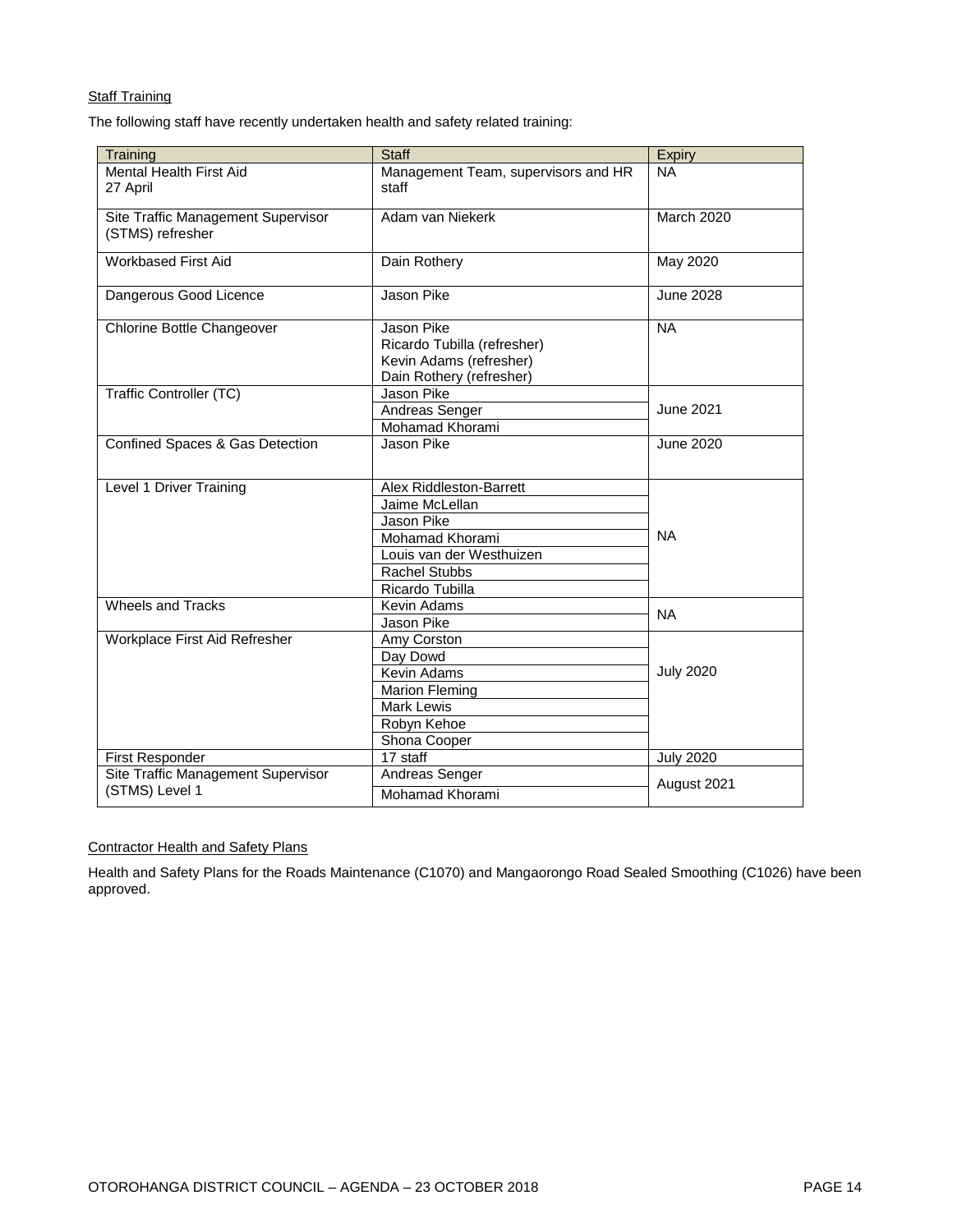#### Fleet

During this six-month period March to August 2018 the following accidents/incidents have been reported:

|                | Fleet<br>No. | Event                                                                                                                                                   | Outcome                                                                   |
|----------------|--------------|---------------------------------------------------------------------------------------------------------------------------------------------------------|---------------------------------------------------------------------------|
| 15 March 2018  | 154          | Electrical wire shorted and caused smoke<br>fumes                                                                                                       | Repaired                                                                  |
| 4 May 2018     | 145          | In a 50kph speed limit area, a staff member<br>pulled out of an intersection and collided with a<br>third party. Minor damage to front left panel.      | Insurance claim by the<br>third party and repairs to<br>Council's vehicle |
| 18 May 2018    | 156          | In a 50kph speed limit area, a third party pulled<br>out of an intersection and collided with a<br>Council vehicle. Minor damage to front left<br>panel | Vehicle repaired<br>Insurance claimed                                     |
| 29 May 2018    | 146          | Hydraulic brake controller on digger damaged<br>by tipper arm                                                                                           | Repaired                                                                  |
| 1 June 2018    | 181          | Minor dent to right hand door caused by<br>opening onto a parked trailer                                                                                | Repaired                                                                  |
| 1 June 2018    | 145          | Beacon light damaged entering low car port                                                                                                              | Repaired                                                                  |
| 12 July 2018   | 182          | Under chassis scraped over raised manhole<br>cover.                                                                                                     | Incident report only<br>Repair not required                               |
| 13 August 2018 | 159          | Farm gate swung back onto the vehicle and<br>damaged panel                                                                                              | Insurance claimed                                                         |
| 23 August 2018 | 158          | Side mirror broke when reversing                                                                                                                        | М                                                                         |

#### External Meetings

 $\bullet$ 

The following meetings have been attended:

Waikato WorkSafe H&S Forum (Hamilton) – 12 April

**•** General Matters

Local Authority Shared Services (LASS) Health & Safety Working Party – these meetings have been on hold awaiting the appointment of a new Chief Executive Officer.

**Robyn Kehoe HEALTH & SAFETY ADVISOR ENGINEERING SUPPORT OFFICER**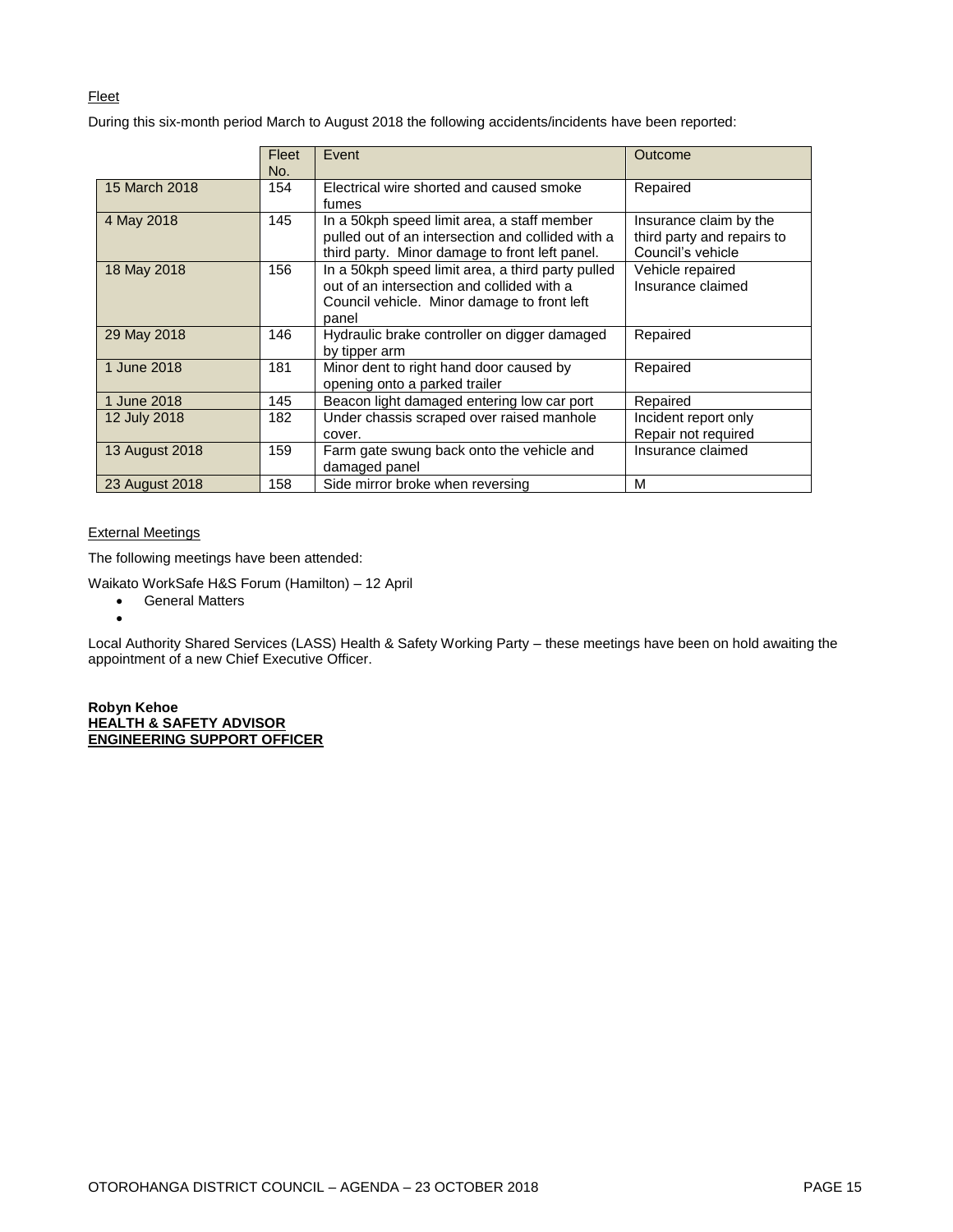**ITEM 304 LAND TRANSPORT LOCAL SHARE CASH FLOW**

**To: His Worship the Mayor and Councillors** 

**From: Engineering Manager**

**Date: 23 October 2018**

#### **Relevant Community Outcomes**

- The Otorohanga District is a safe place to live
- Ensure services and facilities meet the needs of the Community
- Foster an involved and engaged Community

#### **Executive Summary**

It is planned to change the timing of capital works within the current three year NZTA funding block, such changes have been agreed with NZTA. This will increase the local share spend in the 2018/19 financial year by some \$243,373, a subsequent decrease on the 2019/20 and 2020/21 financial years total \$416,392. The land transport account currently has a surplus sufficient to more accommodate this cash flow adjustment with no adverse financial effects.

#### **Staff Recommendation**

It is recommended:

That approval be given to amend the 2018/19 capital works programme to complete the Mangaorongo Road and Huiputea Drive contracts in this financial year and that the increase in the local share payment required be funded from the existing surplus in the land transport account.

#### **Report Discussion**

In the new and now officially approved three year NZTA funding block, NZTA are showing flexibility in funding for subsidised accounts across the three years. This flexibility has allowed some strategic planning to take place, specifically with the desire of moving some work forward into this financial year which will have direct benefit to road users and residents, along with some cost savings for Council.

Council's Land Transport account has a healthy surplus against it due to underspending in the previous years and this report requests that surplus funds in this account be used to fund the cash flow of the local share contribution required by bringing some work forward.

As it is still early in the year budgets to completion still have some degree of uncertainty, especially for cost centres such as "extreme events" and "environmental maintenance", both of which are weather dependent. It is also likely that there will be some elements of the road maintenance budget which will be over-spent catching up on work not done by the previous road maintenance contractor. Current budgets for maintenance work are predicting some "unders and overs" but overall as forecasted.

#### **Mangaorongo Road Rehabilitation (C1026)**

For the Mangaorongo Road contract, due to uncertainty around the price tendered for the maintenance contract re-tender, this job was split into two separable portions with the bulk of the work programmed for this financial year being \$2,281,465 and the balance for next year. The actual tender price for the entire job came in at \$2,850,423 with \$2,066,547 for the first year. The successful tenderer requested that the contract be completed in one year and this will offer a cost saving to Council of approximately \$50,000 and also mean that road users are less inconvenienced as the time taken to complete the entire scope of work will remain the same as that anticipated for the first years' work. Whilst the amount of the NZTA subsidy allocated to the job and Council's local share contribution remains the same, by spending the money sooner, Council's cash flow is affected.

It is planned to move \$570,000 (or such lesser amount if the full contingency on the project is not spent) from the 2019/20 financial year, a movement in the timing of the local share spend of \$239,400.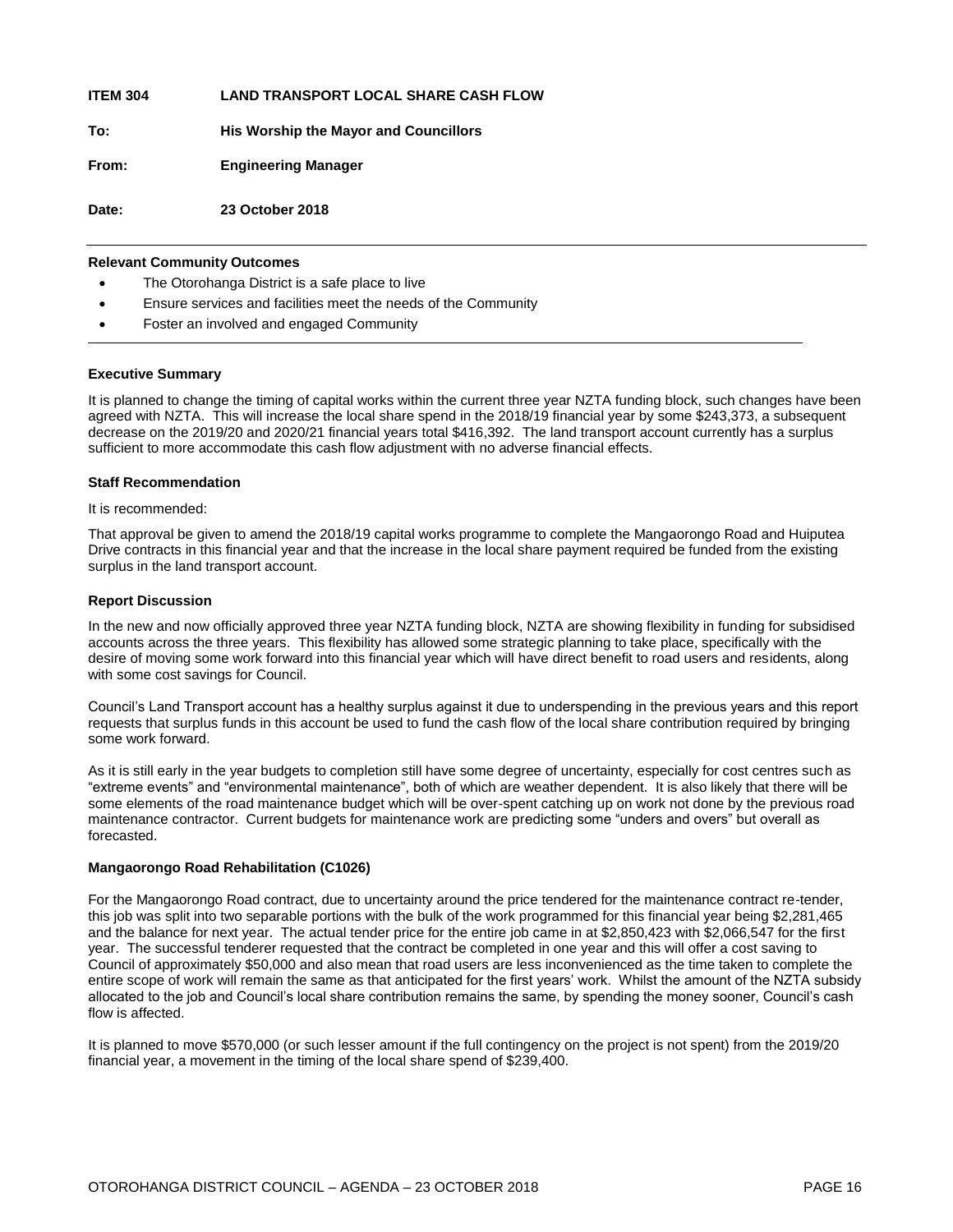#### **Huiputea Drive Vertical Realignment (C1063) and Stormwater Improvements (C1079)**

This scope of work had been previously explored and the decision not to do the work was made as a result of the cost estimate which significantly exceeded the unsubsidised budget of \$270,000. Comprehensive safety improvements designed in conjunction with the Jim Barker Memorial Playground and associate stormwater were not included in the budget. With the changes to the NZTA funding policy, NZTA have now agreed to include both the pavement lowering and stormwater improvements as minor safety improvements and hence subsidised work. The current estimate for this job is \$502,471 with the work due to go out to tender shortly.

Whilst delaying the work by a year would bring the cash flow more or less back in line with budgets, there are real benefits to the community to finishing the work as soon as possible. This will allow the community to enjoy the playground, basketball court and skate park in an uninterrupted manner. Also, as the stormwater drainage is essential to the playground, provision is being made to complete the drainage work associated with the playground in the next few months. However, in a major storm event the area will still flood (although will drain much more quickly) until such time as the balance of the work has been completed.

It is planned to reallocate \$502,471 (or such amount if the tender price is different to the estimate) to the minor safety improvements budget. A movement in the timing of the local share spend of \$211,038 would therefore be required.

#### **Adjustments to Other 2018/19 Budgets**

Adjustments made to other 2018/19 budgets will fund some of the cash flow, namely:

A postponement of\$185,000 to the budget seal widening safety improvements A postponement of\$117,698 to deficiency database improvements A postponement of\$47,079 to resilience improvements.

The sum of the local share postponement for this work is \$146,906.

Footpath maintenance has also now become a subsidised activity which has resulted in an additional subsidy and hence a local share reduction of \$60,159.

The net movement (addition) to the local share spend in 2018/19 is forecasted at \$243,373. Current forecasts show reductions of \$274,359 in 2019/20 and \$142,033 in 2020/21 respectively, so over the three year block a saving in local share spend of \$181,193 is forecast due to understanding and utilising changes in NZTA policy.

**R H Brady ENGINEERING MANAGER**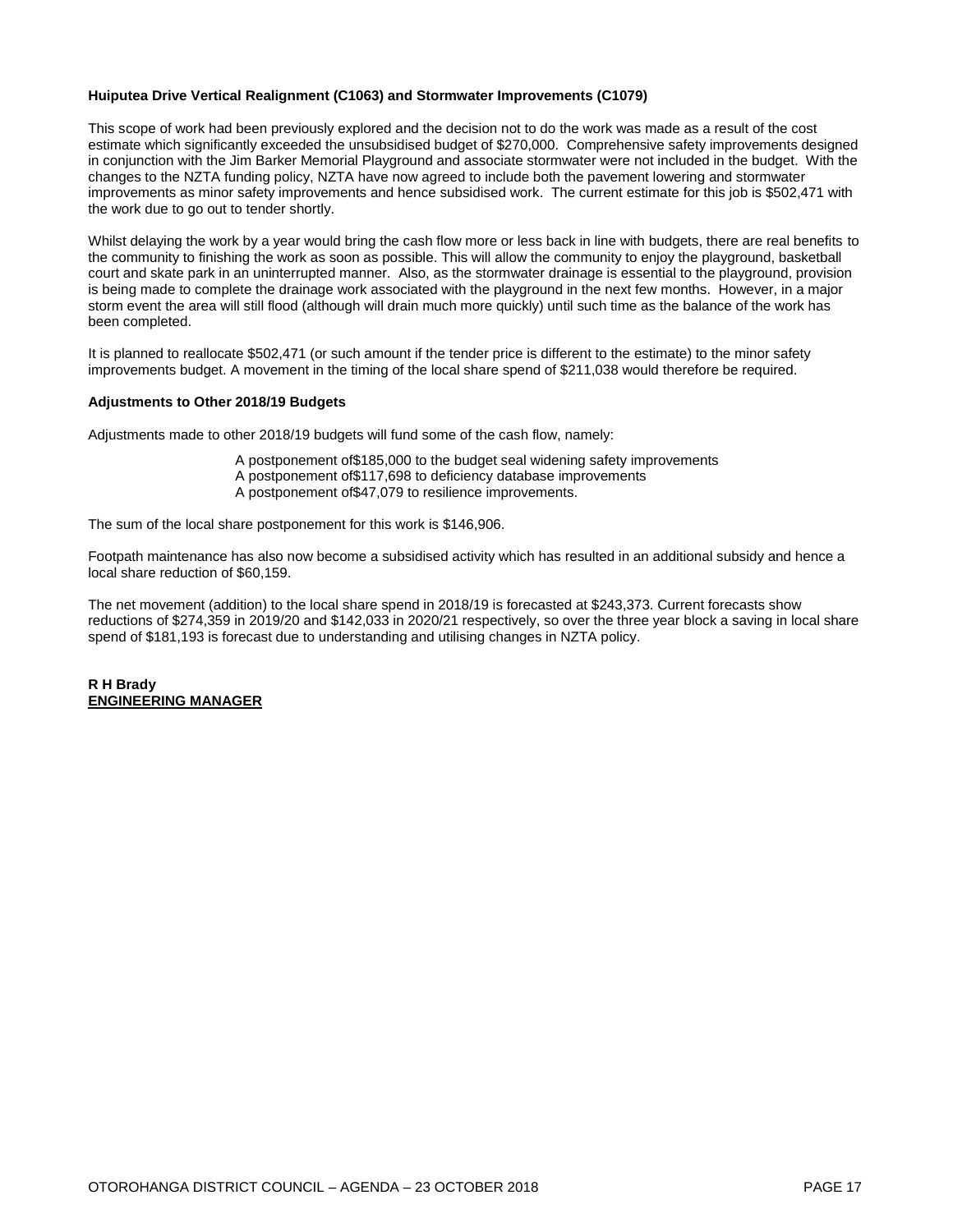**ITEM 305 OTOROHANGA STOPBANK PATHWAY**

**To: Mayor and Councillors of Otorohanga District Council**

**From: Land Management Officer**

**Date: 23 October 2018**

#### **Relevant Community Outcomes**

- Otorohanga District is a safe place to live
- Ensure services and facilities meet the needs of the community
- Provide for the unique history and culture of the District
- Promote the local economy and opportunities for economic development
- Manage the natural and physical environment in a sustainable manner
- Foster an involved and engaged community
- Recognise the importance of the District's rural character

#### **Executive Summary**

Having finished the consultation process with members of the community and key stakeholders around the pathway design and the management of the surrounding river control areas, Council staff are now in a position to recommend to Council on the preferred way forward for this project.

#### **Staff Recommendation**

- 1. That Council resolves that the flood protection areas on the town side of the river from Phillips Avenue to Waipa Esplanade, including the closed landfill to be retired from grazing, with Council moving to a grass harvest management arrangement.
- 2. That Council gives consideration to potential mitigation of the adverse effects of this change of management regime on affected parties, in particular the Otorohanga Sports Club.
- 3. That approval is given to Council staff to terminate the grazing Licences by giving 3 months' notice and working closely with the current grazing Licencees to transition them from use as considerately as possible.
- 4. That the Engineering Department proceeds with a process to tender the stopbank pathway construction works based upon the final design and estimation of costs.

#### **Background**

Otorohanga District Council have confirmed in their 2018-2028 Long Term Plan for a 3.5 km long gravel pathway for shared use on the top of the stopbanks along the outer edge of the main Otorohanga urban centre. This pathway will be a significant asset for our community that will be accessible to everyone including the young, the elderly and the less able.

The primary purpose of the pathway is to provide a safe and accessible off road route for all members of our community by connecting main urban, residential and recreational areas with a 2.5 metre wide shared pathway. This pathway will also offer a safe alternative route for children walking or cycling to school with the pathway connecting Otorohanga Primary School, Otorohanga South School and Otorohanga College, also including footpath connections to St Mary's Catholic School.

We are expecting the pathway to also be used for and encourage recreational opportunities for families living in our District while show casing our natural environment, cultural art and local history (both Maori and European). Along with this we believe the pathway will add value to our visitor offering by providing another reason to stop and spend time in Otorohanga's main town centre.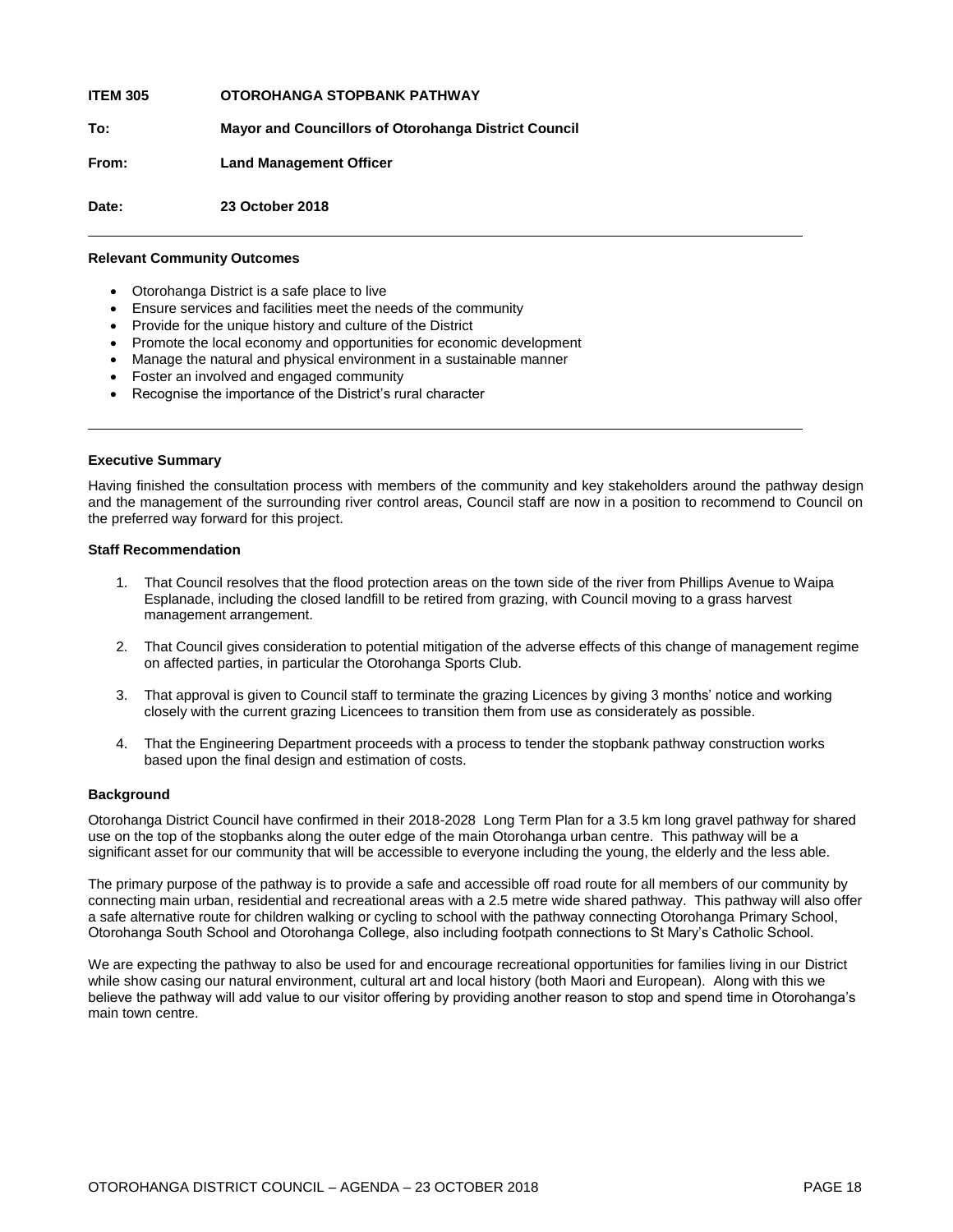#### **Report Discussion**

Once the project had been confirmed through the LTP process a project team was established to start the design and investigation work needed before confirming the final design plans.

Council staff presented in a workshop discussion to the Otorohanga Community Board in August and again with Councillors later that month about the pathway proposal outlining different aspects of the project such as key stakeholders, path construction details, risks, opportunities and potential land management options.

In relation to the pathway and the management of the surrounding river control areas the pathway design, construction and subsequent management of the pathway (once completed) had been considered alongside other key factors that also required careful thought, such as;

- Practical management of the pathway and surrounding river control area
- Costs for ongoing maintenance of pathway and river control area
- Impacts on grazing and or harvest revenue
- Environmental and cultural impacts
- Impacts on other users of the river control area such as grazing licencees, polocrosse club and other community groups
- Impacts on the river control assets including the stopbanks

Out of these considerations three options were presented for discussion;

**Option 1 – the existing land use kept at status quo;** with the balance land being grazed under the current arrangement. Requiring us to;

- Fence off areas from stock required to build and maintain the pathway, fencing both sides of the path
- Maintain as much grazing area as practicably possible from the balance land
- Provide access points for stock movement across the new path
- Ensure the path is stock proof and stock is secure from public and dogs
- Retire small areas that will no longer be practical or economically viable for grazing

**Option 2 – the partial retirement of some areas from grazing**; including the stopbanks themselves and the town side of the stopbanks. Requiring us to;

- Only fence along the base of the stopbank on the river side to graze only the river flats
- Provide heavy vehicle access and stock handling facilities to allow efficient movement of stock
- Retire stopbank and town side land from grazing
- Maintain stopbank sidlings and retired areas with mowing

**Option 3 – move to harvesting grass as an alternative management method**; with the river control areas between the river and the town being retired from grazing. Requiring;

- No Fencing
- No stock access (other than for equestrian/community events/activities)
- Less maintenance of the pathway and stopbanks with no need to repair damage caused by stock
- Easier management of multiple uses/users with no stock interference for example events, river access, people walking, dogs exercising, informal recreation, planting projects etc
- Sidlings can be mown by roading contractor at a reasonable rate
- Equivalent net income to Council for redistributing into community projects or grants and maintaining/developing the pathway and other river projects

After discussion with Elected Members staff highlighted the need for a decision on how the surrounding river control areas should be managed before they could proceed further with detailed design, agreement was reached to consult with the community on the pathway design and land management options before making a formal decision on the future land management.

Two public drop-in sessions were held, key stakeholders were spoken with and information and a questionnaire were made available on the Council website with links to it from Council's Facebook page. Council received 23 written submissions and quite a few more discussions were had with stakeholders and members of the community. All but one submitter agreed that fencing the top of the stopbanks wasn't a good idea. The majority of people agreed on option 3 (retiring the whole area and going to grass harvest) with quite a good number still opting for option 2 and having some form of grazing. Most people were eager to see the river control areas used more for community purposes.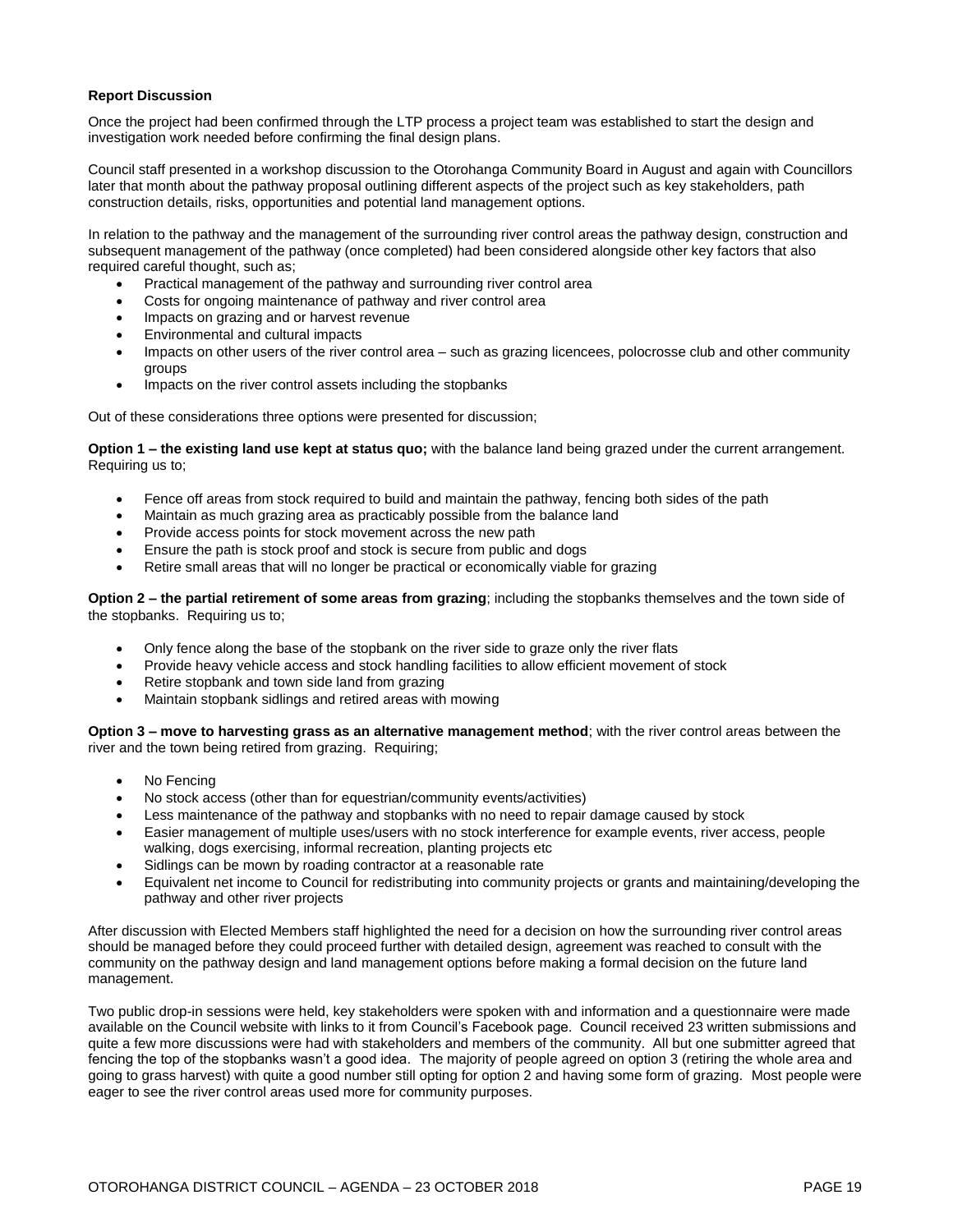None of the fencing costs were included in the options nor were revenue forecasts for grazing versus grass harvest so decisions by submitters were made solely on land use preferences as opposed to financial arguments for or against different options. Had staff highlighted the extra costs of fencing we may have seen some of the supporters of option 2 vote for option 3 (grass harvest and no fences), but a couple of our experienced farmers were very clear about their thoughts on the benefit of stock for weed control and grass compaction but other farmers had contrary views.

A strong theme came through from most parties about more access to the river with designated areas and a more managed approach to the river, balancing all of the different desired activities. This could lead into a separate discussion about managing the various river activities to put some sense behind what we should do where, but it is believed that this should be kept separate to the pathway project whilst acknowledging the linkages between the two. This will also create an opportunity to work closely with iwi, Waikato River Authority, Waikato Regional Council and Rerenoa River Restoration leaders.

Our Design Engineer will be considering feedback about different design aspects suggested by people to enhance the safety features and usability of the pathway while balancing these against other priorities such as protecting the river control assets. He will also be providing feedback to people that have suggested changes to ensure they understand the reasons why these may or may not be included in the final design.

Through our key stakeholder engagement we have identified some parties and or activities that could be significantly affected by whatever land management option may be decided on and staff have outlined these as;

- Otorohanga Sports Club loss of grazing area and revenue stream for the Club
- Other Grazing Licencee who would lose his grazing area also
- Polocrosse Club who felt strongly about option 3 being the only option as they have limited space to meet their safety requirements for spectator setbacks from the field (fencing the bottom of the stop bank or the top would almost prevent them from hosting games)
- NZMCA who have a lease with us and would lose part of their lease area for some of the pathway, although they fully support the pathway for their members
- RDA felt strongly that more open paddock spaces along the river control areas would allow greater freedom for equestrian activities, especially since this pathway would exclude them from use of it
- Otorohanga Support House felt strongly about wider community use of the river control areas from a community development perspective and was delighted that the pathway will allow a safe path for less abled people to use
- Otorohanga South School felt that they may be exposed to extra vandalism and we have therefore shifted the proposed connection point. They also felt that parents would need to be worked closely with before considering reviewing some of their current travel plans
- Iwi representatives, some who also represented Rerenoa River Restoration group felt strongly that more access to the river should be made available and are pleased to be included in cultural art, historical story boards and future river planting projects
- NZTA have provided detail about certain safety enhancements they'd like to see considered with the design being modified to include these
- All submitters felt dogs should be kept on leashes on the pathway but most felt we needed more dog exercise and dog swimming areas in some of the less congested areas of river land
- A lot of submitters valued the opportunity to better connect with the river and nature along with using this as an educational resource about water safety and the environment
- Nobody submitted in opposition to the proposal.

Overall the consultation process was very informative and assisted the project team to conclude with a recommendation on the land management of the river control areas along with an enhanced design concept to meet the needs of the community.

A report summarising the discussions and written feedback received was taken to the Otorohanga Community Board on 4 October 2018 with a staff recommendation to retire the river control areas from grazing on the town side of the Waipa river.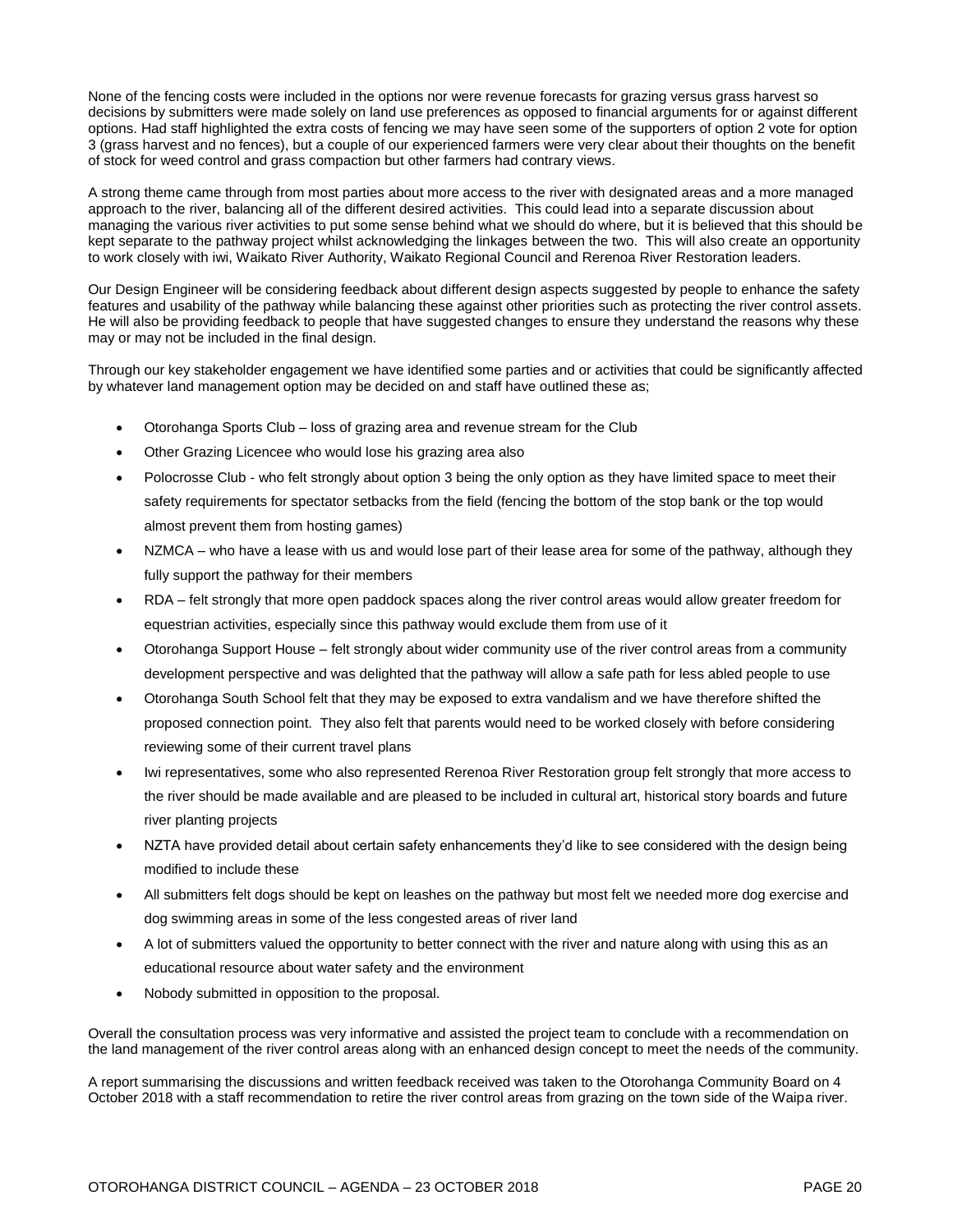The Board passed the following resolution;

- 1. That the Board approves for Council to resolve that the flood protection areas on the town side of the river from Phillips Avenue to Waipa Esplanade, including the closed landfill to be retired from grazing, with Council moving to a grass harvest management arrangement.
- 2. That Council gives consideration to potential mitigation of the adverse effects of this change of management regime on affected parties, in particular the Otorohanga Sports Club.
- 3. That approval is given to Council staff to terminate the grazing Licences by giving 3 months' notice and working closely with the current grazing Licencees to transition them from use as considerately as possible.
- 4. That the Engineering Department proceeds with a process to tender the stopbank pathway construction works based upon the final agreed design and costs.

#### **Patricia Ambury LAND MANAGEMENT OFFICER**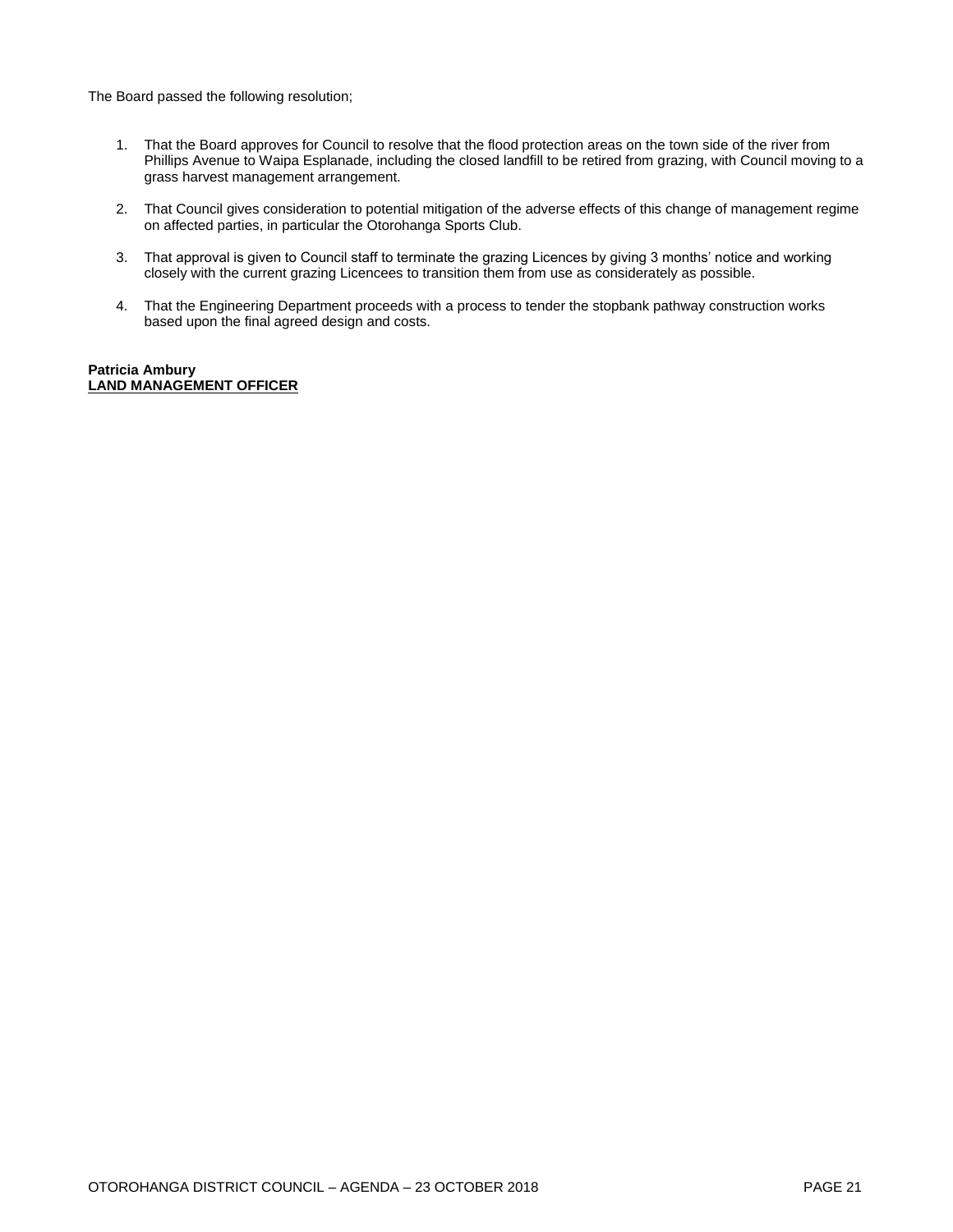| Date:           | 23 October 2018                                             |
|-----------------|-------------------------------------------------------------|
| From:           | <b>Land Management Officer</b>                              |
| To:             | <b>Mayor and Councillors of Otorohanga District Council</b> |
| <b>ITEM 306</b> | <b>REVIEW OF ISLAND RESERVE MANAGEMENT</b>                  |

#### **Relevant Community Outcomes**

- Ensure services and facilities meet the needs of the community
- Foster an involved and engaged community
- Provide for the unique history and culture of the district
- Manage the natural and physical environment in a sustainable manner

#### **Summary**

In a workshop discussion with Council and the Otorohanga Community Board on 25 September 2018, Council staff presented information gathered on the existing Island Reserve management arrangement and use of the Reserve along with a recommendation for the Reserve to be taken back under Council management.

This recommendation was due to the Island Reserve Management Board (IRMB) no longer operating as it was intended to under the Rules of the IRMB and with its members supporting a review of the existing arrangement. The proposal for Council taking back responsibility of the Reserve is supported by the IRMB.

The proposed new management model will provide transparency and equity to the occupiers of the Island Reserve and offer them security of tenure which they need to seek assistance for external funding. This security and access to external funding will help them to sustain their activities for future generations.

#### **Recommendation**

For Council to approve the new Island Reserve Management proposal including approval;

- 1. For the Island Reserve to be taken back under Council management.
- 2. For staff to formalise in writing to the Island Reserve Management Board the termination of the Memorandum of Understanding between them and Council, giving the Board the required 3 month notice period or less by negotiation with the Board.
- 3. For staff to prepare Licence to Occupy agreements with the Island Reserve occupants with the proposed terms to be reported back to Council before being finalised.
- 4. For staff to work with the Otorohanga Sports Club to quantify costs relating to the upkeep of the two sports fields located at the Island Reserve and report back to Council to inform a decision on an appropriate value of a Council grant to assist the Otorohanga Sports Club with the field maintenance.
- 5. For staff to prepare a draft MOU with the Otorohanga Sports Club for the upkeep of the playing fields.
- 6. For Council to formally acknowledge the voluntary work Graham Wilshier has done over the years in the management of the Island Reserve.

#### **Background**

The Island Reserve is the land held and administered by Council in the area shown on the map below between Orahiri Tce and Rangipare St which backs on to the stopbanks on the town side of the Waipa River.

The land is a combination of legal unformed road, recreation ground, river control & soil conservation and dry river bed. Despite the various land statuses the main area of the Island Reserve is predominantly used for recreational purposes, with Otorohanga Rugby's No 1 and No 2 fields being located in the centre of the Reserve area. The peripheral areas of the Island Reserve are mostly used by other community groups, Council, and the general public for hosting community activities, events and informal recreational activities.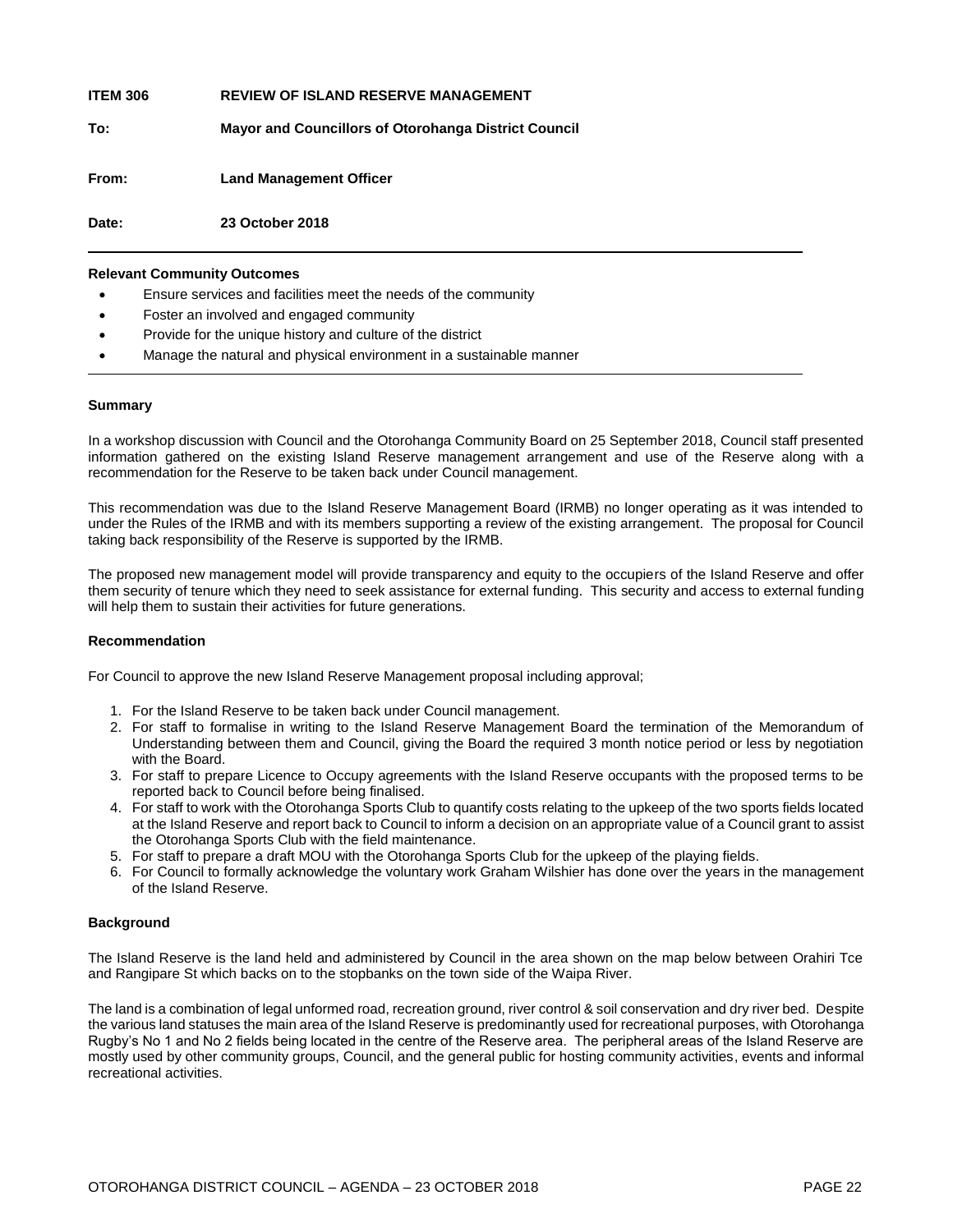The history of the Island Reserve is an extremely interesting one and Council staff intend to work with mana whenua and other local historians to include some of this historical narrative on story boards at the Reserve and along the nearby stopbank pathway, which is soon to commence construction.

Current organisations that occupy space at the Island Reserve with permanent structures include;

- Otorohanga Sports Club (including rugby, netball, squash, softball, touch rugby)
- Otorohanga Polocrosse Club (including regular use from Waikato and Te Mata Clubs also)
- Tigers Sports Club (netball, motorcycle group, sometimes league and rugby)
- Otorohanga Referees Room (now managed by King Country Rugby Union who are currently investigating sub-letting to another not-for-profit community organisation)
- Otorohanga Riding for Disabled NZ
- Friesian Holstein Society
- Jersey Club

Other regular users of the facilities include;

- Combined Schools Agricultural Group Day
- Otorohanga South School Cross Country event

Currently the Otorohanga Sports Club is the most significant user, hosting a number of local and regional games that draw large crowds of people in the 100's. The Otorohanga Sports Club rely on the No 1 field in particular to be at an appropriate performance standard to be able to compete for and host games of sector significance.

#### **Report Discussion**

In the past Council had lease agreements with the permanent occupiers of the Reserve which over time have lapsed and have not be renewed. The Island Reserve is currently under a shared management structure between Council and the Island Reserve Management Board (IRMB) with the agreed responsibilities of each party being captured in a Memorandum of Understanding (MOU) between Council and the IRMB. The current terms around occupation of the various groups on the Reserve have been managed through this MOU arrangement with the IRMB.

Under the rules of the IRMB, there was to be one representative from all the entities occupying the Island Reserve (Sports Club, Referees, Tigers, County Fair, RDA & Otorohanga Polocrosse) along with one Community Board member – making up the IRMB. On all accounts this seemed to work well initially and with good representation from all of the groups making up the IRMB. However, with changes to group members and circumstances the IRMB is no longer functioning under the rules it was established for, with the majority of the responsibility being taken now by Graham Wilshier from the Otorohanga Sports Club in consultation with other groups when necessary.

Over the last year most of the users of the Island Reserve have approached Council requesting consideration of a review for the way the Reserve is managed for a variety of reasons, including;

- 1. Requesting additional use and or availability of the Reserve to develop/expand their areas
- 2. Seeking security of tenure to support external funding applications through a direct agreement with Council
- 3. Investigating options to sublet their premises
- 4. Seeking independence from the IRMB and desiring a direct relationship with Council
- 5. Wishing to be involved more in discussions about the Reserve and its use
- 6. Seeking clarification and transparency around charges from the IRMB to other groups

With a recent stream of activities occurring, such as; planning underway for a stopbank pathway to be constructed; a new management regime proposed for the surrounding river control areas; a significant development request for a temporary housing village for construction workers (on the peripheral Reserve areas), along with an under resourced IRMB and staff felt it was timely to prioritise a review of the Island Reserve management.

Council staff have met with the individual groups along with Graham Wilshier from the IRMB/Otorohanga Sports Club to discuss the details of this proposal. Graham has been a key person, both historically and currently for the IRMB and Otorohanga Sports Club and in our discussions he has welcomed a review of the management arrangement. It is well known and acknowledged that Graham has personally invested an enormous amount of voluntary time, money and enthusiasm towards the sporting codes that continue to strive today at the Island Reserve for the good of the Otorohanga community. Council staff have also appreciated Graham's openness and willingness to work with them to find a more sustainable management model that meets the multiple demands of today's users while considering the operational costs in doing so.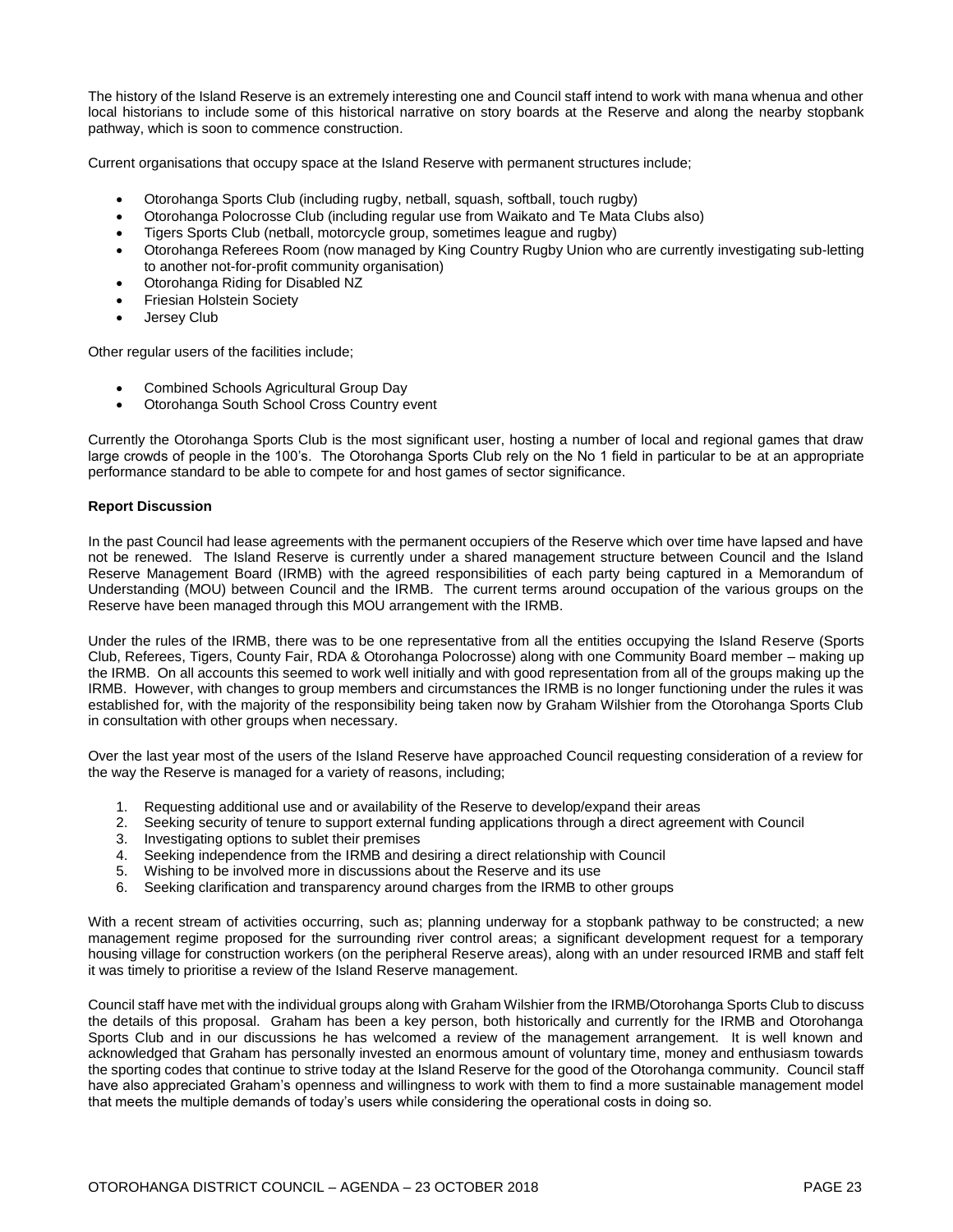#### How the Island Reserve is managed under the current model

Currently the IRMB gets paid 16k to manage the following things;

- Maintain the 2 sports fields (excluding mowing)
- Maintain the mobile sprinkler system
- Keep fences in good state of repair and all drains properly cleaned
- Ensure security of buildings & other secure areas by maintaining locks and gates
- Keep the area free from litter
- Keep the area free from noxious plants
- Conduct minor pruning of trees and shrubs
- Undertake minor maintenance repairs to the grandstand including ensuring proper functioning of toilets (only to be used during events)
- Manage bookings and needs of other users

Currently Council manages the following things;

- Mows the 2 sports fields and all the peripheral areas (cost of mowing 26k)
- Maintains trees, drains, grandstand as needed
- Plan for renewals work

#### How the Island Reserve would be managed under the new proposed management model

- Council would have overall management responsibility of the Island Reserve which will include;
	- o Develop and manage Licence to Occupy agreements with all Island Reserve groups
		- o Manage bookings and needs of other casual users
		- o Manage security, locks, gates, keys and access
		- o Mow all areas of the Island Reserve except exclusive lease areas (eg RDA)
		- o Manage litter and cleaning of the grandstand, toilets and changing rooms (sports/event organisers will manage their own as part of the booking requirement)
		- o Manage weed control, drain clearance, trees
		- o Manage maintenance and plan renewals to Council owned grandstand
		- Maintain fences (except in exclusive lease areas)
- Groups occupying the Island Reserve have direct Licence to Occupy agreements with Council for the areas they occupy
- Council give responsibility of managing everything relating to the No 1 & 2 playing fields to the Otorohanga Sports Club with the exception of mowing and including;
	- o maintenance (ground prep, weeds, pests, renewals, weed control & of the field
	- o Maintenance of the field's mobile sprinkler system
- Council review the current grant paid to the IRMB and instead pay the Club directly a quantifiable amount towards the management of the No 1 Field, as an acknowledgment of the specialised level of care the field requires and to protect public use of the field when not in use for sporting events

#### **Conclusion**

Under the new proposed management model Council will be better positioned to provide for vibrant, sustainable and relevant spaces that meet the needs of our community today and into the future.

It will also bring consistency, transparency and equity for the users of the Island Reserve and offer them the security of tenure they need to seek assistance for external funding to sustain their activities for current and future generations.

#### **Patricia Ambury LAND MANAGEMENT OFFICER**

#### Attachment

#### **Aerial photo of Island Reserve showing currently occupied areas**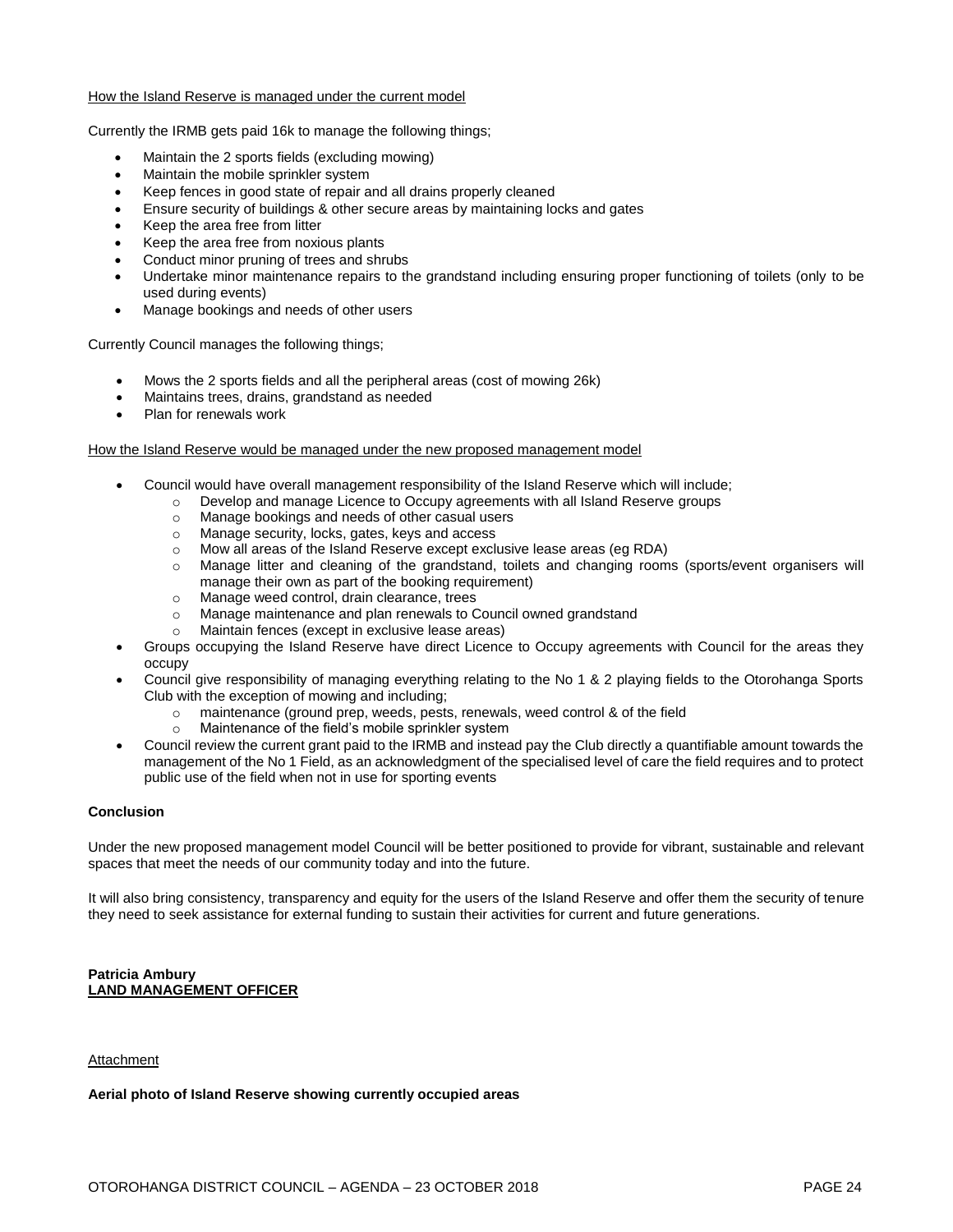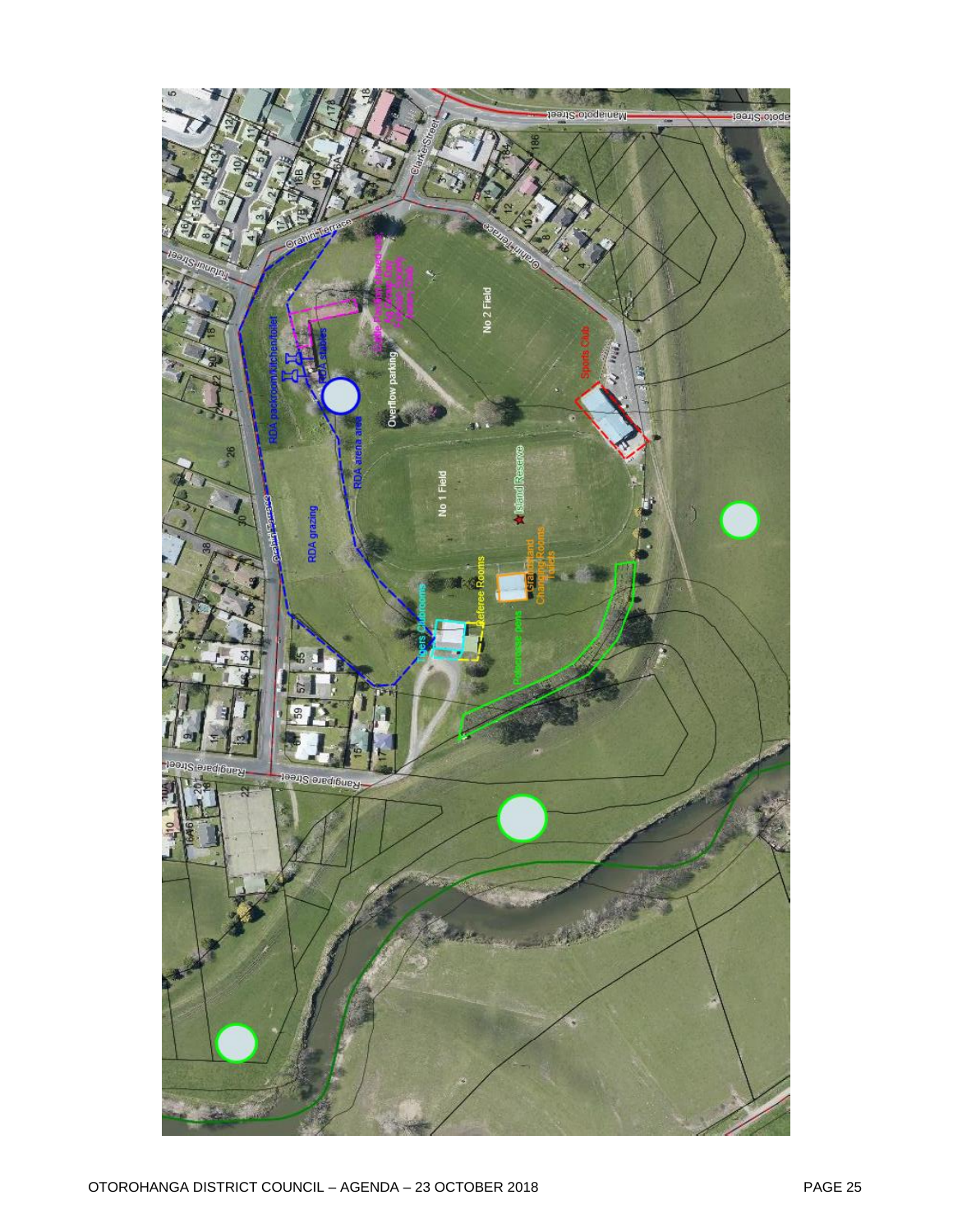#### **ITEM 307 ODC MATTERS REFERRED FROM 18 SEPTEMBER 2018**

- **To: His Worship the Mayor & Councillors Otorohanga District Council**
- **From: Environmental Services Manager**

**Date: 23 October 2018**

#### **Relevant Community Outcomes**

- The Otorohanga District is a safe place to live
- Ensure services and facilities meet the needs of the Community
- Recognise the importance of the Districts rural character

#### **CHIEF EXECUTIVE– 18 SEPTEMBER 2018**

1) To consider potential seal extensions and rural intersection lighting in a workshop situation.

**CA Tutty GOVERNANCE SUPERVISOR**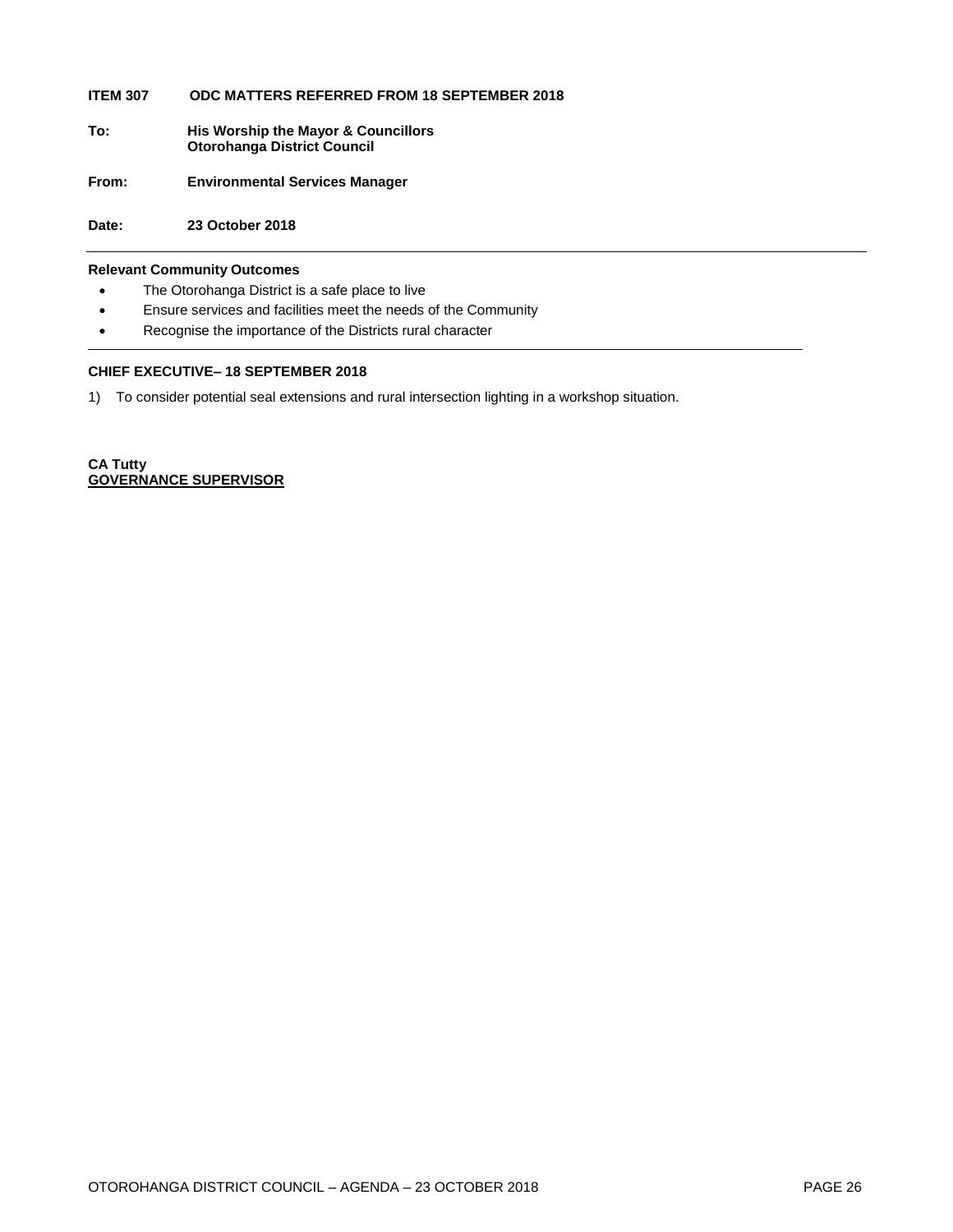#### **ITEM 308 RESOLUTION TO EXCLUDE THE PUBLIC**

#### **Resolution:**

That the public be excluded from the following part of the proceedings of this meeting, namely, **ITEM 309 – Deloitte Annual Report Discussion.**

The general subject matter of each item to be considered while the public is excluded, the reason for passing this resolution in relation to each matter, and the specific grounds under section 48(1) of the Local Government Official Information and Meetings Act 1987 for the passing of this resolution are as follows:

| General subject of each matter<br>to be considered                                              | Reason for passing this<br>resolution in relation to each<br>matter | Grounds under section 48(1) for<br>the passing of this resolution                                                                                                                                                                  |
|-------------------------------------------------------------------------------------------------|---------------------------------------------------------------------|------------------------------------------------------------------------------------------------------------------------------------------------------------------------------------------------------------------------------------|
| Report from Deloitte on the results<br>of the audit of the 30 June 2018<br><b>Annual Report</b> | Good reason to withhold exists<br>under section 7.                  | 48(1a) That the public conduct of<br>the whole or the relevant part of<br>the proceedings of the meeting<br>would be likely to result in the<br>disclosure of information for which<br>good reason for withholding would<br>exist. |

This resolution is made in reliance on section 48(1) (a) of the Local Government Official Information and Meetings Act 1987 and the particular interest or interests protected by section 6 or section 7 of that Act which would be prejudiced by the holding of the whole or the relevant part of the proceedings of the meeting in public are as follows:

| Maintain the effective conduct of public affairs through-                    | Section 7(2)(f) |
|------------------------------------------------------------------------------|-----------------|
| (i) the free and frank expression of opinions by or between or to members or |                 |
| officers or employees of any local authority, or any persons to whom section |                 |
| 2(5) applies, in the course of their duty.                                   |                 |
|                                                                              |                 |

Also resolved that John Robertson be permitted to remain at this meeting, after the public has been excluded, because of their knowledge on the Annual Report. This knowledge, which will be of assistance in relation to the matter to be discussed, is relevant to that matter because of his role as Independent Chair of Council's Audit & Risk Committee.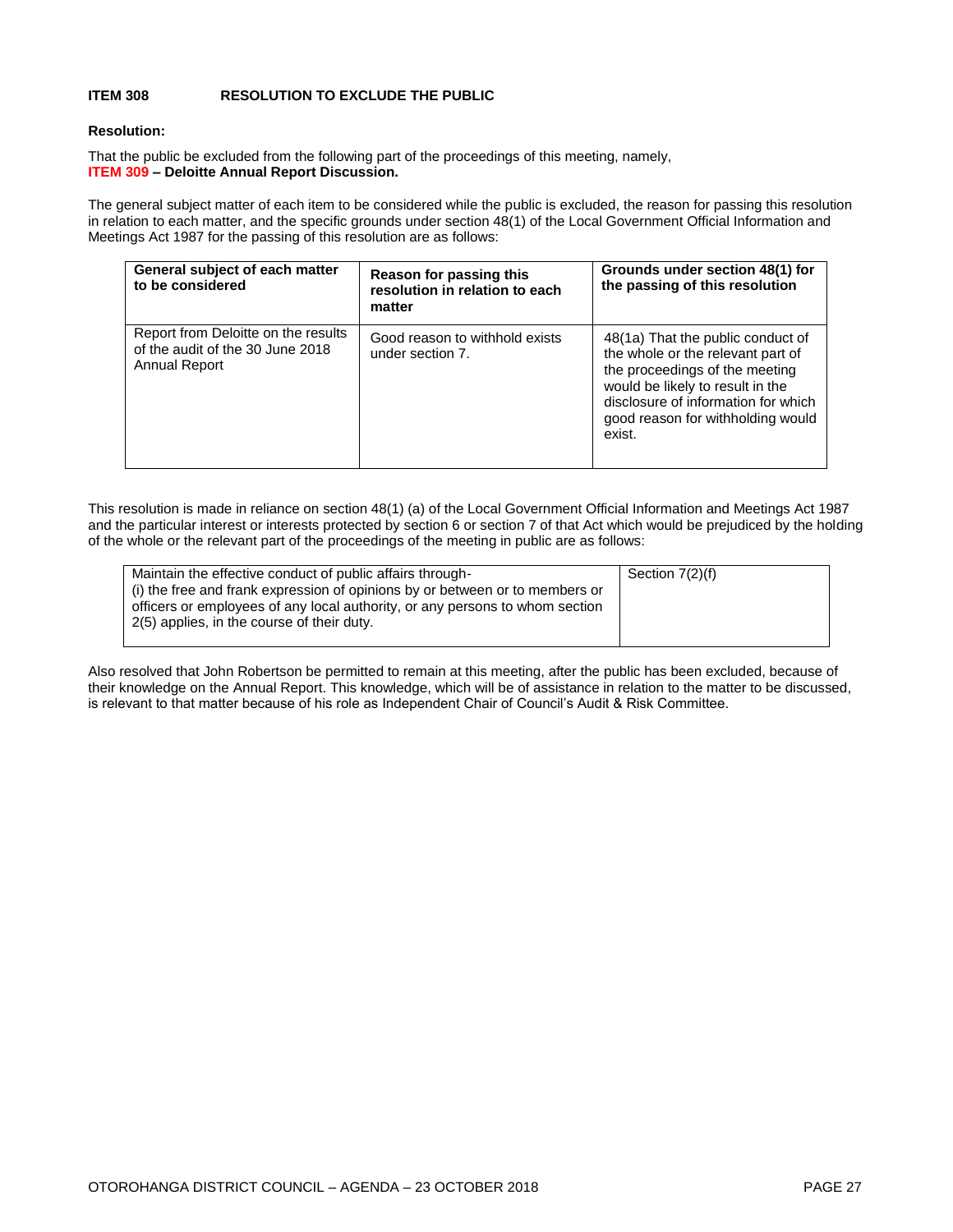**ITEM 309 DELOITTE ANNUAL REPORT DISCUSSION**

**To: His Worship the Mayor & Councillors Otorohanga District Council**

**From: Finance Manager**

**Date: 23 October 2018**

#### **Relevant Community Outcomes**

- The Otorohanga District is a safe place to live
- Ensure services and facilities meet the needs of the Community
- Provide for the unique history and culture of the District
- Promote the local economy and opportunities for sustainable economic development
- Manage the natural and physical environment in a sustainable manner
- Foster an involved and engaged Community
- Protect the special character of our harbours and their catchments
- Recognise the importance of the Districts rural character

#### **Executive Summary**

Bruno Dente from Deloitte will present the findings of the Annual Report 2018 audit.

#### **Staff Recommendation**

It is recommended:

That Council receive the report

#### **Report Discussion**

Bruno Dente will speak to his report on the findings of the audit of the Annual Report to 30 June 2018. He will also be available to answer any questions elected members may have about the process or any audit related issues they may have.

#### **B O'Callaghan FINANCE MANAGER**